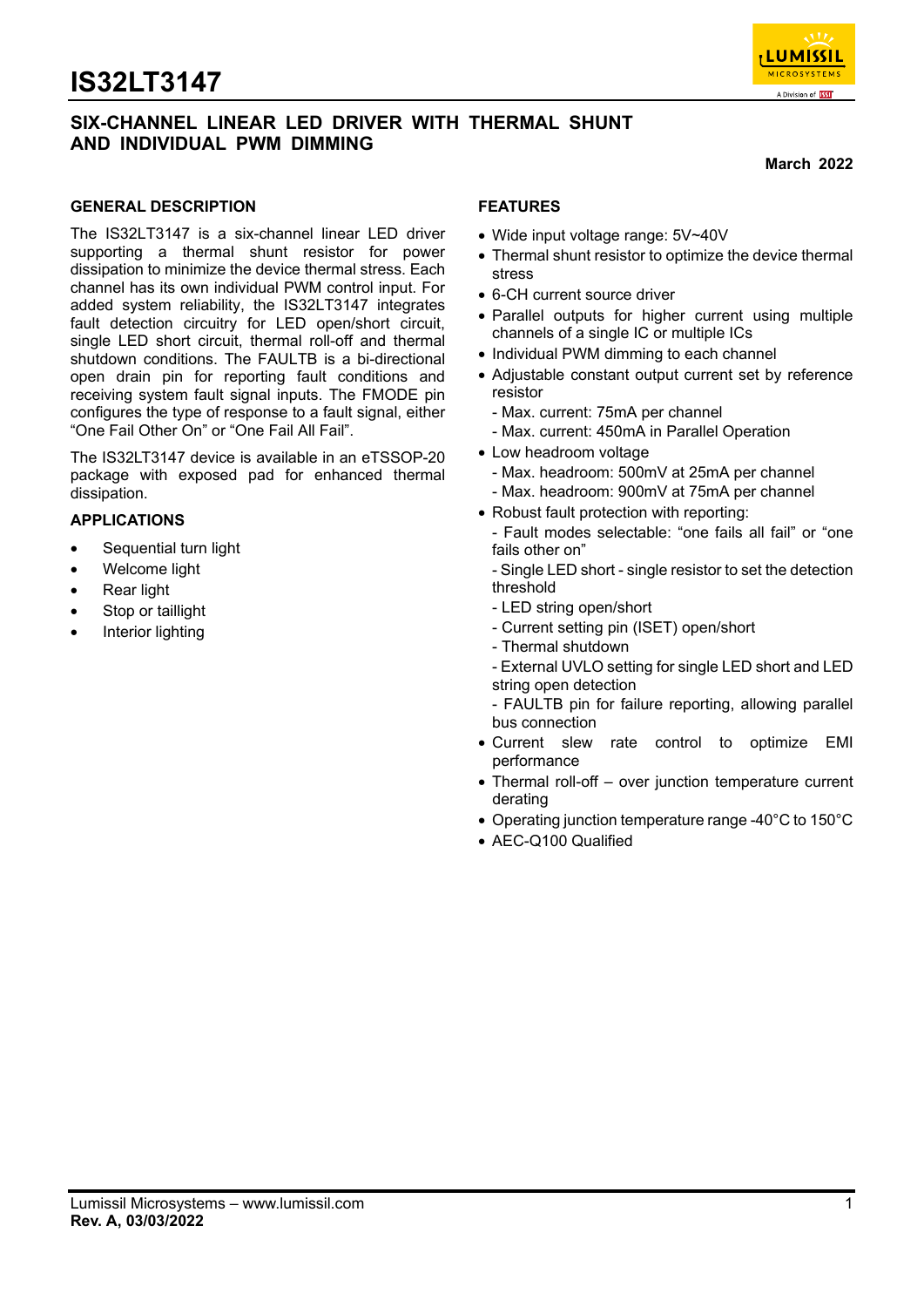

## **TYPICAL APPLICATION CIRCUIT**



**Figure 1** Typical Application Circuit

Note 1: The R<sub>PWM1</sub>~R<sub>PWM6</sub> resistors must always be installed to prevent the current flowing into the PWMx pins. Recommended value is 10kΩ.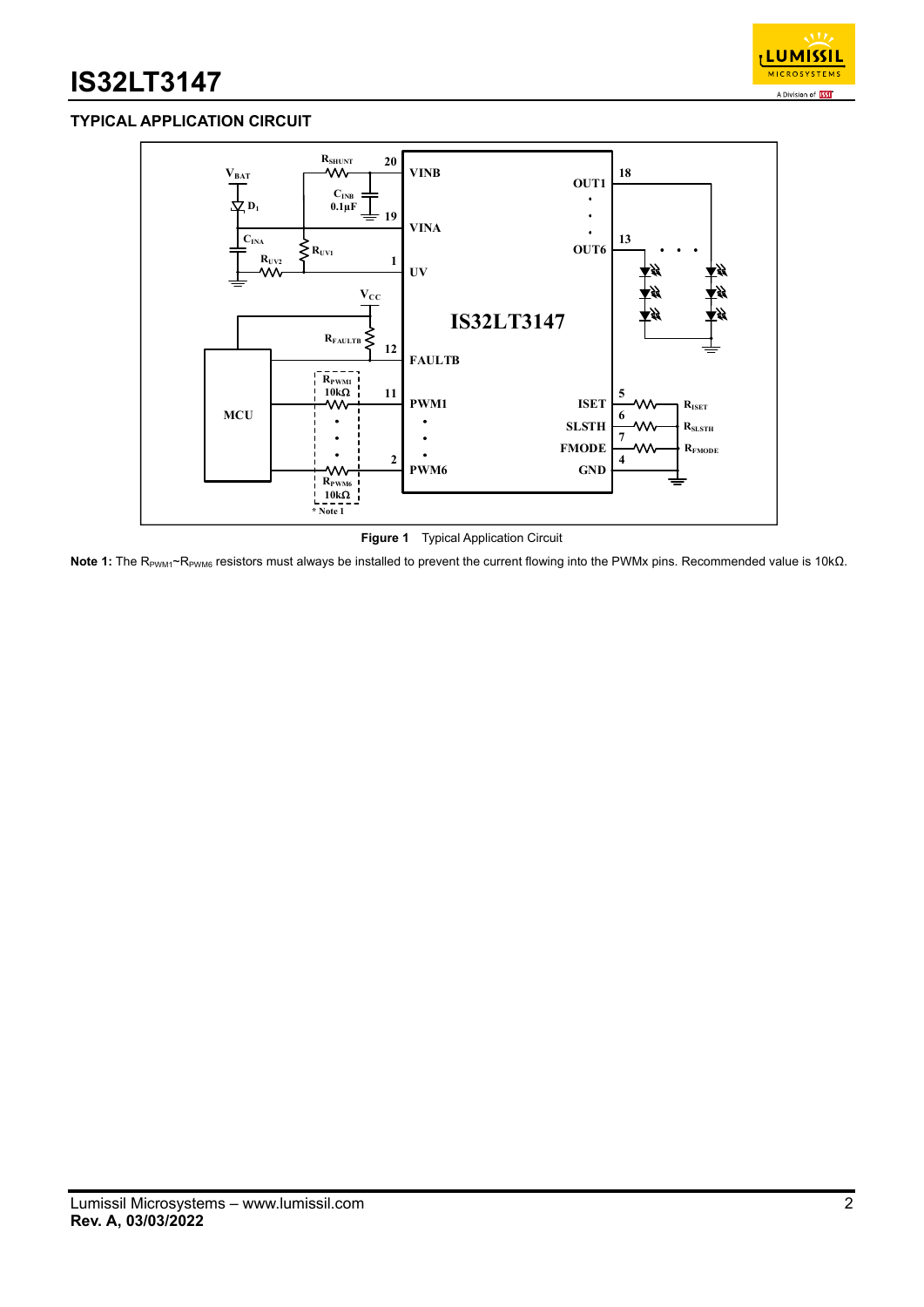

### **PIN CONFIGURATION**

| Package   |                                                                                                         | <b>Pin Configuration (Top View)</b>                                     |                                                                                                                                                                 |  |  |  |  |
|-----------|---------------------------------------------------------------------------------------------------------|-------------------------------------------------------------------------|-----------------------------------------------------------------------------------------------------------------------------------------------------------------|--|--|--|--|
| eTSSOP-20 | UV<br>PWM6<br>PWM5<br><b>GND</b><br><b>ISET</b><br><b>SLSTH</b><br><b>FMODE</b><br>PWM4<br>PWM3<br>PWM2 | 1<br>$\mathbf{2}$<br>3<br>4<br>5<br>6<br>$\overline{7}$<br>8<br>9<br>10 | <b>VINB</b><br>20<br><b>VINA</b><br>19<br>OUT1<br>18<br>OUT2<br>17<br>OUT3<br>16<br>OUT4<br>15<br>OUT5<br>14<br>OUT6<br>13<br><b>FAULTB</b><br>12<br>PWM1<br>11 |  |  |  |  |

#### **PIN DESCRIPTION**

| No.       | Pin                       | <b>Description</b>                                                                                                                                                                                                                                                                                                                                                            |
|-----------|---------------------------|-------------------------------------------------------------------------------------------------------------------------------------------------------------------------------------------------------------------------------------------------------------------------------------------------------------------------------------------------------------------------------|
| 1         | <b>UV</b>                 | With an external resistor divider, it can set external UVLO for<br>LED string open and single LED short fault detection.                                                                                                                                                                                                                                                      |
| 2, 3      | PWM6,<br>PWM <sub>5</sub> | PWM dimming pin to OUT6 and OUT5. Pulling all<br>PWM1~PWM6 pins low for >tsp will force the device into<br>shutdown mode.                                                                                                                                                                                                                                                     |
| 4         | <b>GND</b>                | Ground pin.                                                                                                                                                                                                                                                                                                                                                                   |
| 5         | <b>ISET</b>               | Resistor on this pin to GND sets the maximum output current<br>for channel OUT1~OUT6.                                                                                                                                                                                                                                                                                         |
| 6         | <b>SLSTH</b>              | Single LED short detection voltage setting pin. Connect a<br>resistor to ground to set.                                                                                                                                                                                                                                                                                       |
| 7         | <b>FMODE</b>              | Fault action modes select pin. Connect a proper value resistor<br>to ground to select.                                                                                                                                                                                                                                                                                        |
| $8 - 11$  | PMW4~<br>PWM <sub>1</sub> | PWM dimming pin to OUT4~OUT1. Pulling all PWM1~PWM6<br>pins low for >tsp will force the device into shutdown mode.                                                                                                                                                                                                                                                            |
| 12        | <b>FAULTB</b>             | Open drain I/O diagnostic pin. Active low output driven by the<br>device when it detects a fault condition. As an input<br>(RFMODE=0 $\Omega$ or 27k $\Omega$ ), this pin will accept an externally<br>generated FAULTB signal to disable the device output to<br>satisfy the "One-Fail-All-Fail" function. Note this pin requires an<br>external pull up resistor (RFAULTB). |
| $13 - 18$ | OUT6~<br>OUT <sub>1</sub> | Current output pin. Connect the anode of the LED string to this<br>pin and cathode to GND.                                                                                                                                                                                                                                                                                    |
| 19        | <b>VINA</b>               | Power supply pin.                                                                                                                                                                                                                                                                                                                                                             |
| 20        | <b>VINB</b>               | Thermal shunt pin. Connect a power resistor from VINA to this<br>pin to shunt the power dissipation on the device.                                                                                                                                                                                                                                                            |
|           | Thermal<br>Pad            | Must be connected to GND with sufficient copper for heat sink.                                                                                                                                                                                                                                                                                                                |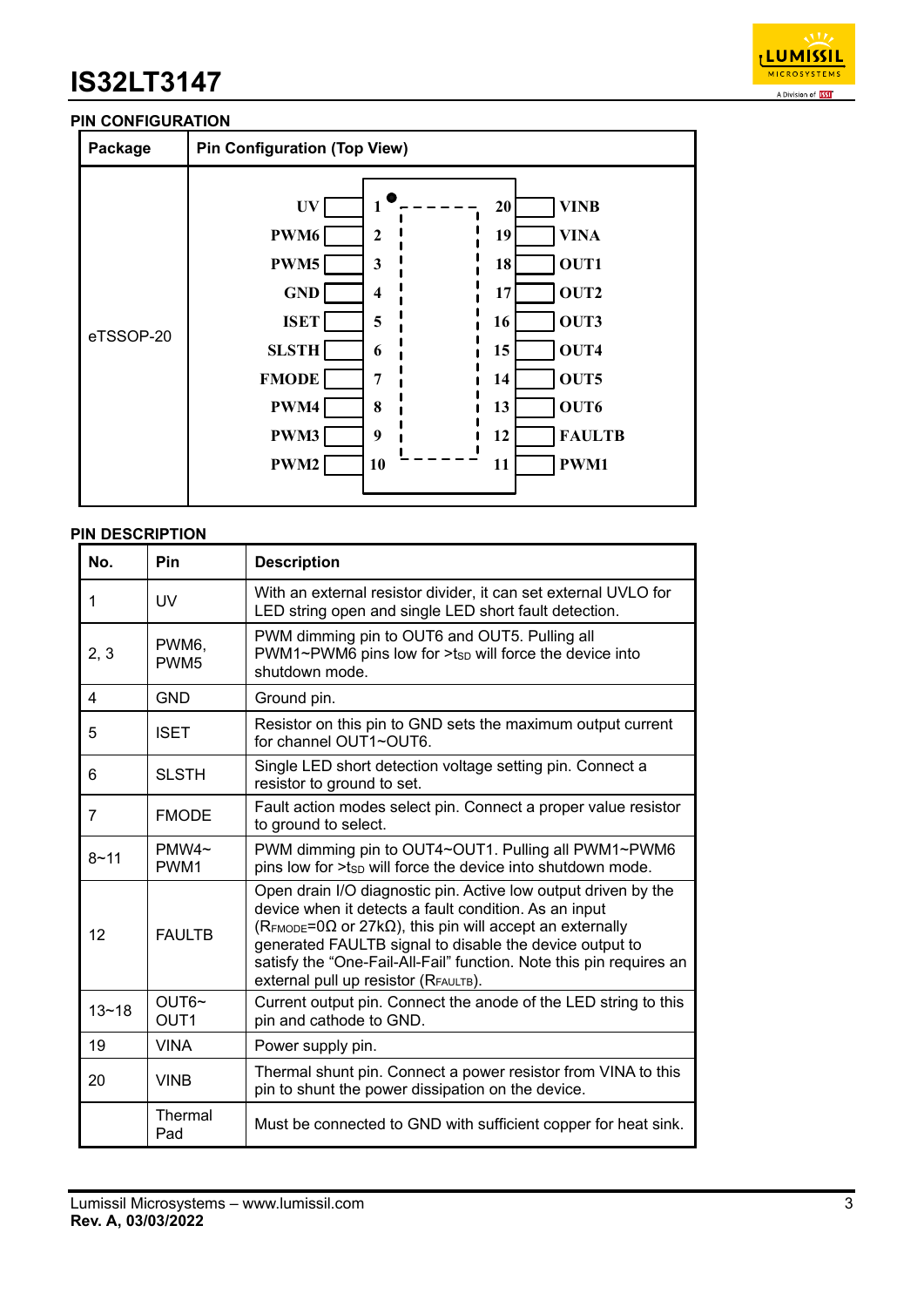

#### **ORDERING INFORMATION Automotive Range: -40°C to +125°C**

| <b>Order Part No.</b> | Package              | QTY/Reel |  |
|-----------------------|----------------------|----------|--|
| IS32LT3147-ZLA3-TR    | eTSSOP-20, Lead-free | 2500     |  |

Lumissil Microsystems does not recommend the use of any of its products in life support applications where the failure or malfunction of the product can reasonably be expected to cause failure of the life support system or to significantly affect its safety or effectiveness. Products are not authorized for use in such applications unless Lumissil Microsystems receives written assurance to its satisfaction, that:

a.) the risk of injury or damage has been minimized;

b.) the user assume all such risks; and

c.) potential liability of Lumissil Microsystems is adequately protected under the circumstances

Copyright © 2022 Lumissil Microsystems. All rights reserved. Lumissil Microsystems reserves the right to make changes to this specification and its products at any time without notice. Lumissil Microsystems assumes no liability arising out of the application or use of any information, products or services described herein. Customers are advised to obtain the latest version of this device specification before relying on any published information and before placing orders for products.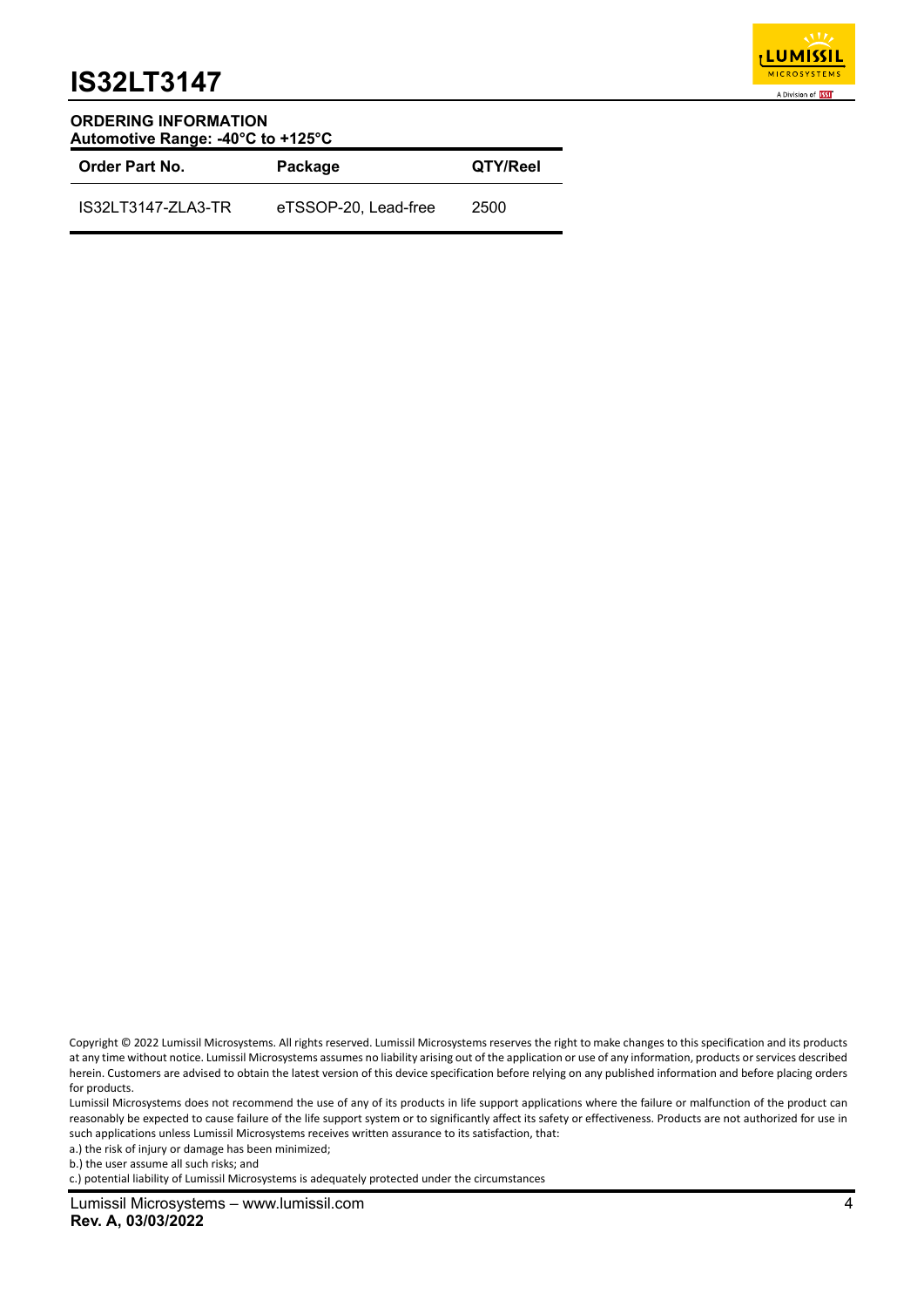

## **ABSOLUTE MAXIMUM RATINGS (NOTE 2)**

| Voltage at VINA and VINB pins                                                                                        | $-0.3V \sim +45V$                   |
|----------------------------------------------------------------------------------------------------------------------|-------------------------------------|
| Voltage at UV, PWM1~PWM6, FAULTB and OUT1~OUT6 pins                                                                  | $-0.3V \sim V_{INA} + 0.3V$         |
| Voltage at ISET, SLSTH and FMODE pins                                                                                | $-0.3V - +7V$                       |
| Operating temperature, TA=TJ                                                                                         | $-40^{\circ}$ C ~ +150 $^{\circ}$ C |
| Storage temperature, TSTG                                                                                            | $-65^{\circ}$ C ~ +150 $^{\circ}$ C |
| Junction temperature, TJMAX                                                                                          | $+150^{\circ}$ C                    |
| Package thermal resistance, junction to ambient (4-layer standard test PCB<br>based on JESD 51-2A), $\theta_{JA}$    | $31.8^{\circ}$ C/W                  |
| Package thermal resistance, junction to thermal PAD (4-layer standard test PCB<br>based on JESD 51-8), $\theta_{JP}$ | $14.46^{\circ}$ C/W                 |
| ESD (HBM)                                                                                                            | ±2kV                                |
| ESD (CDM)                                                                                                            | ±750V                               |

**Note 2:** Stresses beyond those listed under "Absolute Maximum Ratings" may cause permanent damage to the device. These are stress ratings only and functional operation of the device at these or any other condition beyond those indicated in the operational sections of the specifications is not implied. Exposure to absolute maximum rating conditions for extended periods may affect device reliability.

#### **ELECTRICAL CHARACTERISTICS**

Valid at V<sub>INA</sub>= 12V, unless noted otherwise. Refer to each condition description.

"•" symbol indicates specifications across the full operating temperature range with  $T_A = T_J = -40^{\circ}C$  to +150°C, other specifications are at  $T_A = T_J = 25^{\circ}$ C; unless noted otherwise. (Note 4)

| <b>Symbol</b>       | <b>Parameter</b>                                                                    | <b>Conditions</b>                                                                     | Min.                                                               | Typ.      | Max.   | <b>Unit</b>    |       |               |
|---------------------|-------------------------------------------------------------------------------------|---------------------------------------------------------------------------------------|--------------------------------------------------------------------|-----------|--------|----------------|-------|---------------|
| <b>Input Supply</b> |                                                                                     |                                                                                       |                                                                    |           |        |                |       |               |
| <b>VINA</b>         | Operating input voltage range                                                       |                                                                                       |                                                                    | $\bullet$ | 5.0    |                | 40    | V             |
| VINA_UV             | V <sub>INA</sub> undervoltage release                                               | Voltage rising                                                                        |                                                                    | $\bullet$ |        | 4.7            | 4.9   | V             |
| VINA_UVHY           | VINA undervoltage-lockout<br>hysteresis                                             | IC disabled                                                                           |                                                                    |           |        | 280            |       | mV            |
| I <sub>IN</sub>     | Quiescent current (IVINA+IVINB)                                                     | FAULTB=High                                                                           | PWMx=High, $R_{ISET} = 6.2k\Omega$ ,                               | $\bullet$ | 5      | $\overline{7}$ | 9     | mA            |
| <b>I</b> sp         | Shutdown current (I <sub>VINA</sub> +I <sub>VINB</sub> )                            |                                                                                       | PWMx=Low longer than tsp                                           | $\bullet$ | 50     | 85             | 120   | μA            |
| <b>FAULT</b>        | Shutdown current in fault mode<br>$(lvINA+lvINB)$                                   | $R_{\text{FMODE}} = 0\Omega$ , one fail all fail<br>$\bullet$<br>mode, FAULTB=Low     |                                                                    |           | 1.4    | 2.2            | 3     | mA            |
| ton                 | Startup time from VIN rising edge<br>to current rising edge after first<br>power-up | All PWM pins tied to VINA                                                             |                                                                    |           |        | 110            | 200   | μs            |
|                     | <b>Current Regulation</b>                                                           |                                                                                       |                                                                    |           |        |                |       |               |
| $I_{\text{OUT\_R}}$ | Output current range per channel                                                    |                                                                                       |                                                                    |           | $-75$  |                | $-10$ | mA            |
| <b>VISET</b>        | ISET pin reference voltage                                                          |                                                                                       |                                                                    |           |        | 1.15           |       | V             |
|                     |                                                                                     |                                                                                       | $R_{\text{ISET}} = 6.2 k\Omega$ , VINA=VINB,<br>$(VINA-VOUT)=1.5V$ |           | $-81$  | $-75$          | $-69$ |               |
| <b>I</b> OUT        | Output current per channel                                                          | $R_{\text{ISET}} = 18.6 \text{k}\Omega$ , VINA=VINB,<br>$(V_{INA}$ - $V_{OUT})$ =1.5V |                                                                    | $\bullet$ | $-28$  | $-25$          | $-22$ | mA            |
|                     | OUT1~OUT6 current matching in                                                       | $R_{\text{ISET}} = 6.2 k\Omega$                                                       |                                                                    | $\bullet$ | $-6$   |                | 6     | $\frac{0}{0}$ |
| EOUT_M              | one device                                                                          | $R_{\text{ISET}} = 18.6 \text{k}\Omega$                                               |                                                                    | $\bullet$ | $-12$  |                | 12    |               |
| $I_{\text{OUT}\_L}$ | Output current limit                                                                | <b>ISET shorted to GND</b>                                                            |                                                                    | $\bullet$ | $-150$ | $-112$         | $-85$ | mA            |
|                     | Minimum headroom voltage from                                                       | Measured at                                                                           | $R_{\text{ISET}} = 6.2 k\Omega$<br>$\bullet$                       |           |        |                | 900   |               |
| VHR MIN             | VINA to OUTx<br>(VINB pin tied to VINA pin)                                         | (VINA-VOUTX)                                                                          | $R_{\text{ISET}} = 18.6 \text{k}\Omega$                            | $\bullet$ |        |                | 500   | mV            |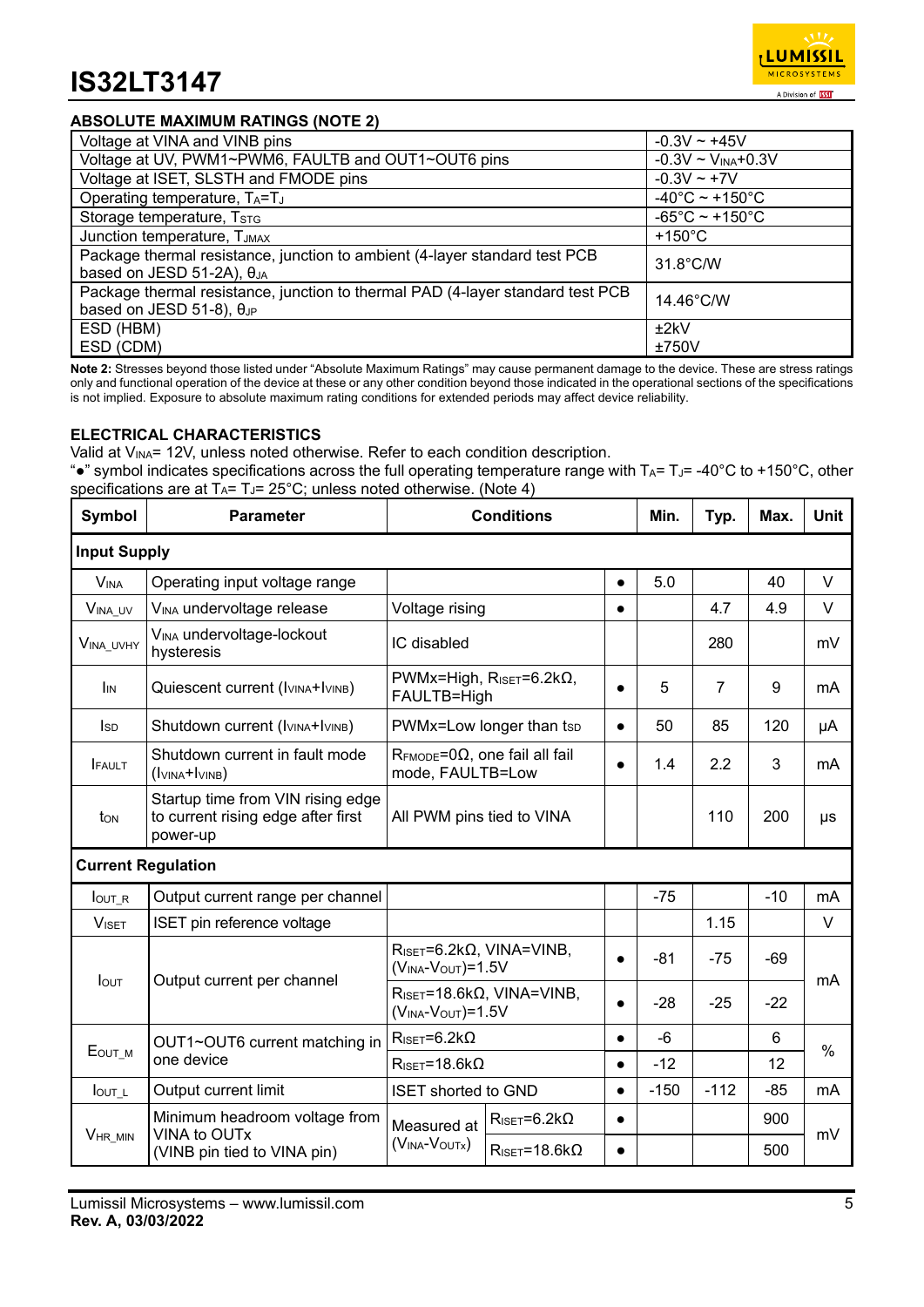

## **ELECTRICAL CHARACTERISTICS (CONTINUE)**

Valid at  $V_{INA}$ = 12V, unless noted otherwise. Refer to each condition description.

". "symbol indicates specifications across the full operating temperature range with TA= TJ= -40°C to +150°C, other specifications are at  $T_A = T_J = 25^{\circ}C$ ; unless noted otherwise. (Note 4)

| Symbol                  | <b>Parameter</b>                                                      | <b>Conditions</b>                                                       | Min.      | Typ.           | Max.           | <b>Unit</b> |           |
|-------------------------|-----------------------------------------------------------------------|-------------------------------------------------------------------------|-----------|----------------|----------------|-------------|-----------|
| tsL                     | Current rising/falling slew time<br>(rising from 10% to 90% levels    | $R_{\text{ISET}} = 6.2 k\Omega$                                         | $\bullet$ | 6              | 16             | 38          |           |
|                         | and falling from 90% to 10%<br>levels)                                | $R_{\text{ISET}} = 18.6 \text{k}\Omega$                                 | $\bullet$ | 3              | 13             | 23          | μs        |
| <b>VABTR</b>            | The voltage threshold of current<br>full transition from VINA to VINB | $R_{\text{ISET}} = 6.2 \text{k}\Omega$ , measured at<br>(VINB-VOUT_MAX) |           |                | 1.1            |             | V         |
| <b>t</b> ABTR           | The period time of 85% current full<br>transition from VINA to VINB   | $R_{\text{ISET}} = 6.2 k\Omega$                                         |           |                | 600            |             | μs        |
| <b>Input and Output</b> |                                                                       |                                                                         |           |                |                |             |           |
| $V_{IL}$                | PWMx and FAULTB pins input<br>low voltage                             | Below V <sub>IL</sub> level, input voltage<br>considered as logic LOW   |           |                |                | 0.7         | V         |
| V <sub>IH</sub>         | PWMx and FAULTB pins input<br>high voltage                            | Above V <sub>IH</sub> level, input voltage<br>considered as logic HIGH  |           | 2.3            |                |             | V         |
| <b>IPD</b>              | PWMx pins internal pull-down<br>current                               | Pin connected to 12V                                                    | $\bullet$ | $\overline{4}$ | $\overline{7}$ | 15          | μA        |
| f <sub>PWM</sub>        | Recommended PWM frequency<br>at PWM pin                               | (Note 3)                                                                |           |                |                | 1           | kHz       |
| t <sub>PWM_RD</sub>     | Delay time of PWM rising edge<br>to 10% output current                | $R_{\text{ISET}} = 6.2 k\Omega$                                         | $\bullet$ | 10             | 20             | 30          | μs        |
| t <sub>PWM_FD</sub>     | Delay time of PWM falling edge<br>to 90% output current               | $R_{\text{ISET}} = 6.2 k\Omega$                                         | $\bullet$ | 15             | 25             | 35          | μs        |
| tsp                     | Duration time all PWM pins kept<br>low to shutdown device             |                                                                         | $\bullet$ | 55             | 68             | 80          | ms        |
| VOL_FLTB                | FAULTB pin output voltage                                             | $ISINK=1mA$                                                             | $\bullet$ |                | 0.1            | 0.4         | V         |
| <b>VUVTH</b>            | UV pin threshold voltage                                              | Voltage rising                                                          | $\bullet$ | 1.13           | 1.24           | 1.35        | V         |
| VUVTH_HY                | UV pin threshold voltage<br>hysteresis                                |                                                                         | $\bullet$ |                | 30             |             | mV        |
| <b>Protection</b>       |                                                                       |                                                                         |           |                |                |             |           |
| <b>IFMODE</b>           | FMODE pin output current                                              |                                                                         |           |                | 30             |             | μA        |
| RFMODE1                 | FMODE pin resistance range for<br>fault action mode 1                 |                                                                         | $\bullet$ |                | $\pmb{0}$      | 100         | Ω         |
| RFMODE2                 | FMODE pin resistance range for<br>fault action mode 2                 |                                                                         | $\bullet$ | 24             | 27             | 30          | $k\Omega$ |
| RFMODE3                 | FMODE pin resistance range for<br>fault action mode 3                 |                                                                         | $\bullet$ | 58             | 62             | 66          | kΩ        |
| RFMODE4                 | FMODE pin resistance range for<br>fault action mode 4                 |                                                                         | $\bullet$ | 140            | 150            | 160         | kΩ        |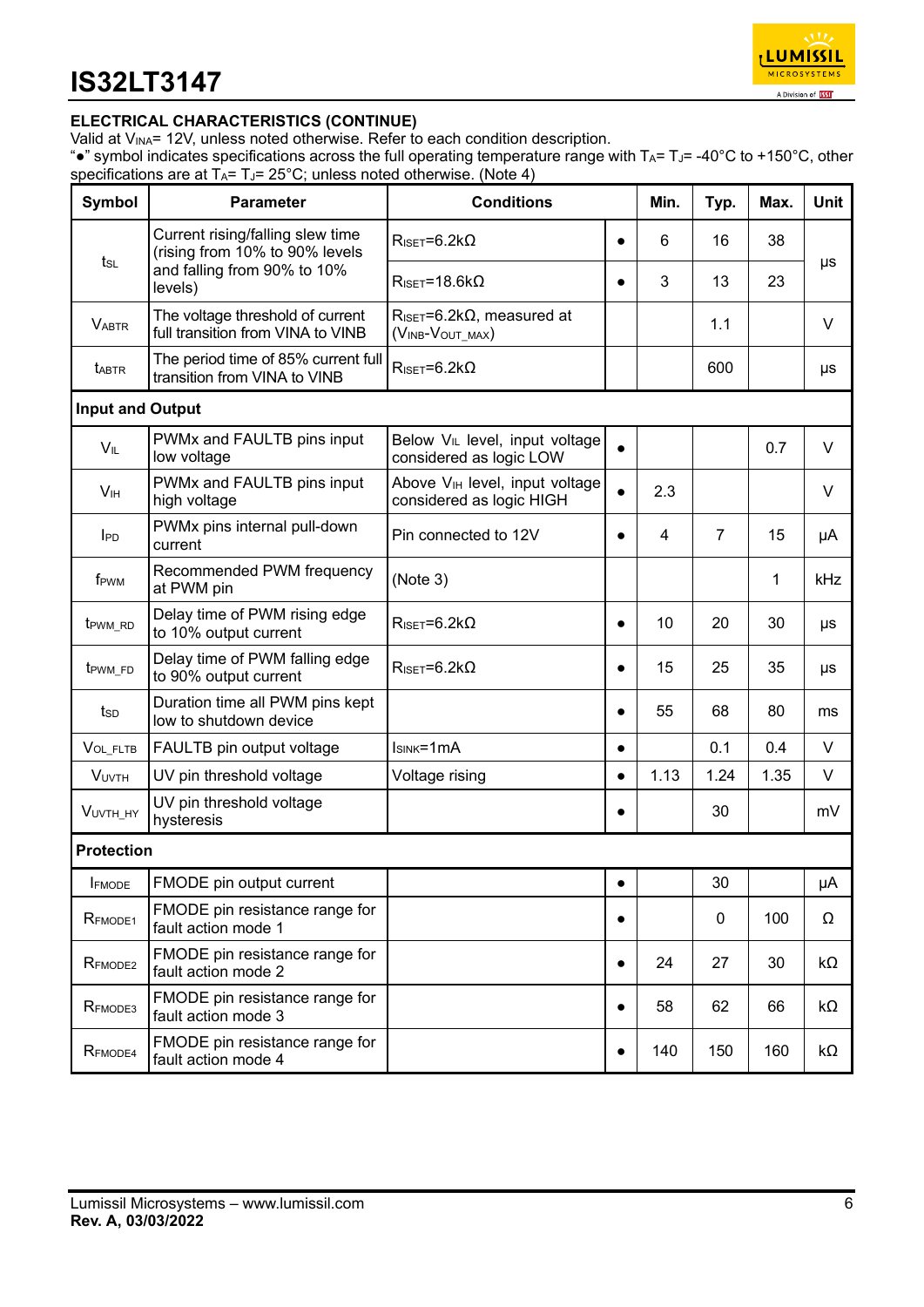

## **ELECTRICAL CHARACTERISTICS (CONTINUE)**

Valid at V<sub>INA</sub>= 12V, unless noted otherwise. Refer to each condition description.

"•" symbol indicates specifications across the full operating temperature range with  $T_A=T_J=$  -40°C to +150°C, other specifications are at  $T_A = T_J = 25^\circ \text{C}$ ; unless noted otherwise. (Note 4)

| <b>Symbol</b>                        | <b>Parameter</b>                                                            | <b>Conditions</b>                                        | Min.      | Typ.  | Max.  | <b>Unit</b>  |                      |
|--------------------------------------|-----------------------------------------------------------------------------|----------------------------------------------------------|-----------|-------|-------|--------------|----------------------|
| $R_{\text{ISET\_OC}}$                | Maximum RISET of ISET pin open<br>circuit detection                         | Monitor FAULTB pin low                                   | $\bullet$ | 300   |       |              | kΩ                   |
| $R_{\text{ISET}_\text{SC}}$          | Minimum RISET of ISET pin short<br>circuit detection                        | Monitor FAULTB pin low                                   | $\bullet$ |       |       | $\mathbf{1}$ | kΩ                   |
| <b>t</b> FBDT                        | ISET pin open/short detection<br>deglitch time                              |                                                          | $\bullet$ |       | 40    |              | μs                   |
| <b>Vscv</b>                          | LED string short detection voltage                                          | Voltage falling, measured at<br><b>OUTx to GND</b>       | $\bullet$ | 0.8   | 1     | 1.2          | $\vee$               |
| V <sub>SCV_HY</sub>                  | LED string short detection voltage<br>hysteresis                            | Measured at OUTx to GND                                  | $\bullet$ |       | 210   |              | mV                   |
| <b>RTR</b>                           | Fault retry current                                                         |                                                          | $\bullet$ |       | 4     |              | mA                   |
| <b>Vocv</b>                          | LED string open fault detection $V_{UV} > V_{UV}$ <sub>H</sub> ,<br>voltage | measured<br>at<br>(VINB-VOUTx), voltage falling          | $\bullet$ | 29    | 40    | 49           | mV                   |
| Vocv_HY                              | LED string open fault detection   VUV>VUVTH,<br>voltage hysteresis          | measured<br>at<br>(VINB-VOUTx), voltage rising           | $\bullet$ |       | 20    |              | mV                   |
| <b>I</b> SLSTH                       | SLSTH pin output current                                                    |                                                          | $\bullet$ | 30    | 32    | 34           | μA                   |
| $V_{\scriptstyle\textrm{SLSTH\_RG}}$ | Maximum voltage threshold of<br>single LED short detection                  | (Note 3)                                                 |           |       |       | 8.5          | $\vee$               |
| <b>VSLSTH</b>                        | Single LED short detection voltage                                          | Voltage falling, R <sub>SLSTH</sub> =30kΩ                | $\bullet$ | 2.64  | 2.88  | 3.09         | $\vee$               |
|                                      |                                                                             | Voltage falling, $R_{S\text{LSTH}} = 51 \text{k}\Omega$  | $\bullet$ | 4.546 | 4.896 | 5.2          |                      |
| V <sub>SLSTH_HY</sub>                | Single LED short detection voltage<br>hysteresis                            |                                                          | $\bullet$ |       | 100   |              | mV                   |
|                                      | LED string open/short and single                                            | No PWM dimming                                           | $\bullet$ |       | 2.8   |              | ms                   |
| <b>TFBDEL</b>                        | LED short fault reporting delay<br>time                                     | PWM dimming                                              | $\bullet$ |       | 8     |              | <b>PWM</b><br>cycles |
| <b>T</b> <sub>RO</sub>               | roll-off<br>Thermal<br>activation<br>temperature                            | (Note 3)                                                 |           |       | 150   |              | $^{\circ}C$          |
| <b>T</b> <sub>sp</sub>               | Over temperature shutdown                                                   | Temperature increasing<br>(Note 3)                       |           |       | 175   |              | $^{\circ}C$          |
| <b>T</b> sDHY                        | Over temperature hysteresis                                                 | Recovery= T <sub>SD</sub> -T <sub>SDHY</sub><br>(Note 3) |           |       | 20    |              | $^{\circ}C$          |

**Note 3:** Guaranteed by design.

**Note 4:** Limits are 100% production tested at -40ºC, 25ºC and 125ºC. Limits over the full operating temperature range verified through either bench and/or tester testing and correlation using Statistical methods.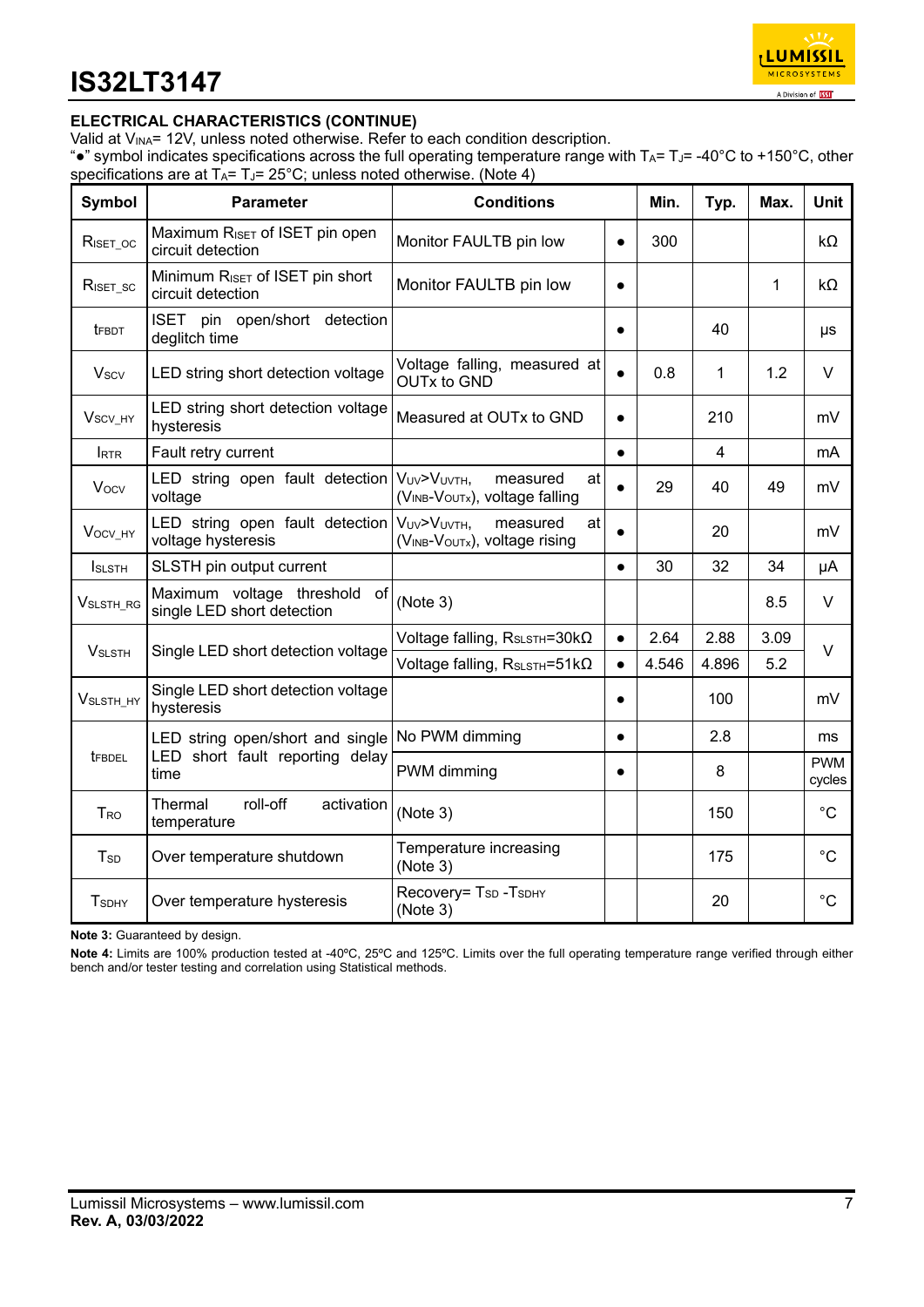

### **TYPICAL PERFORMANCE CHARACTERISTICS**



Lumissil Microsystems – www.lumissil.com 8 **Rev. A, 03/03/2022**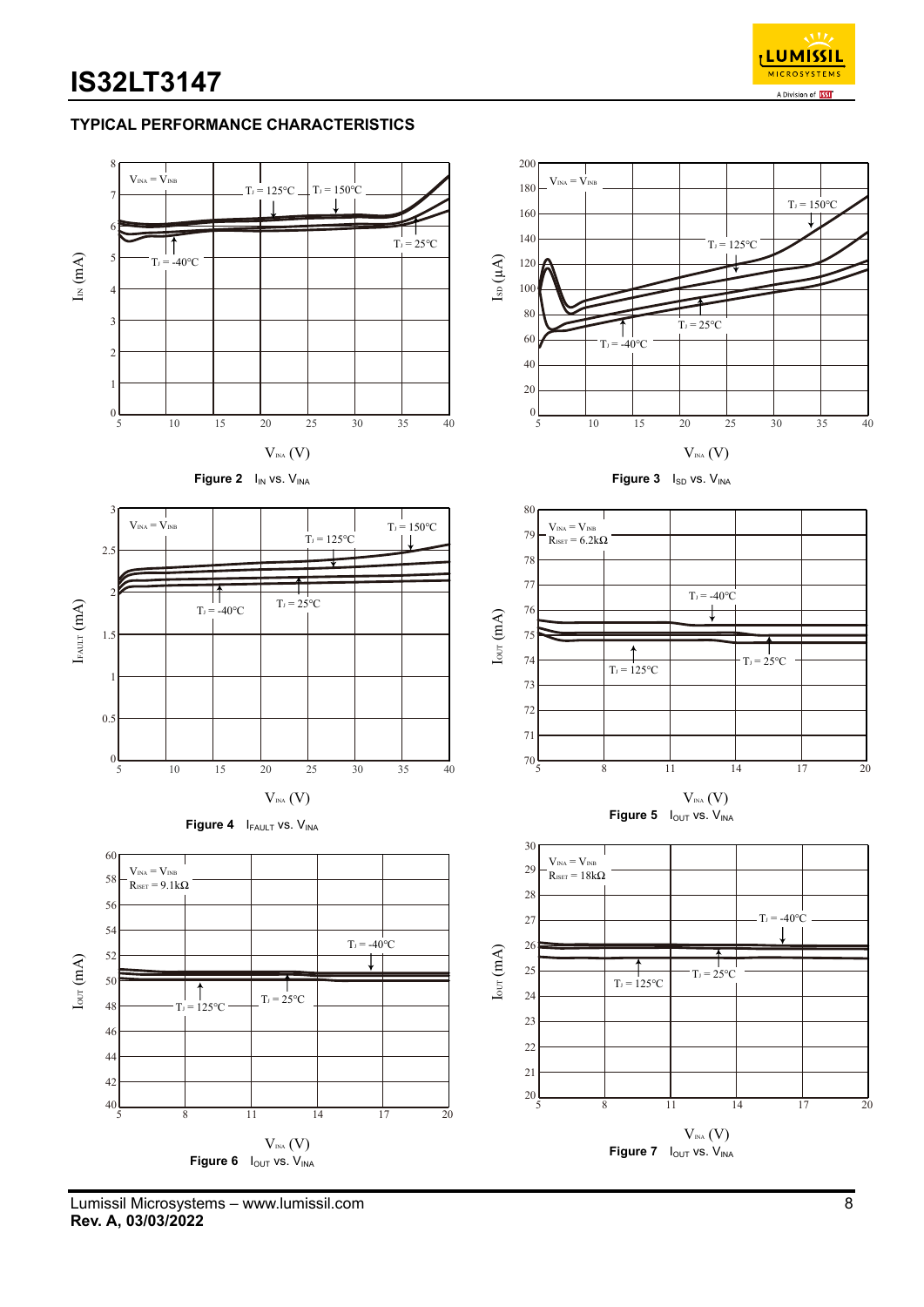

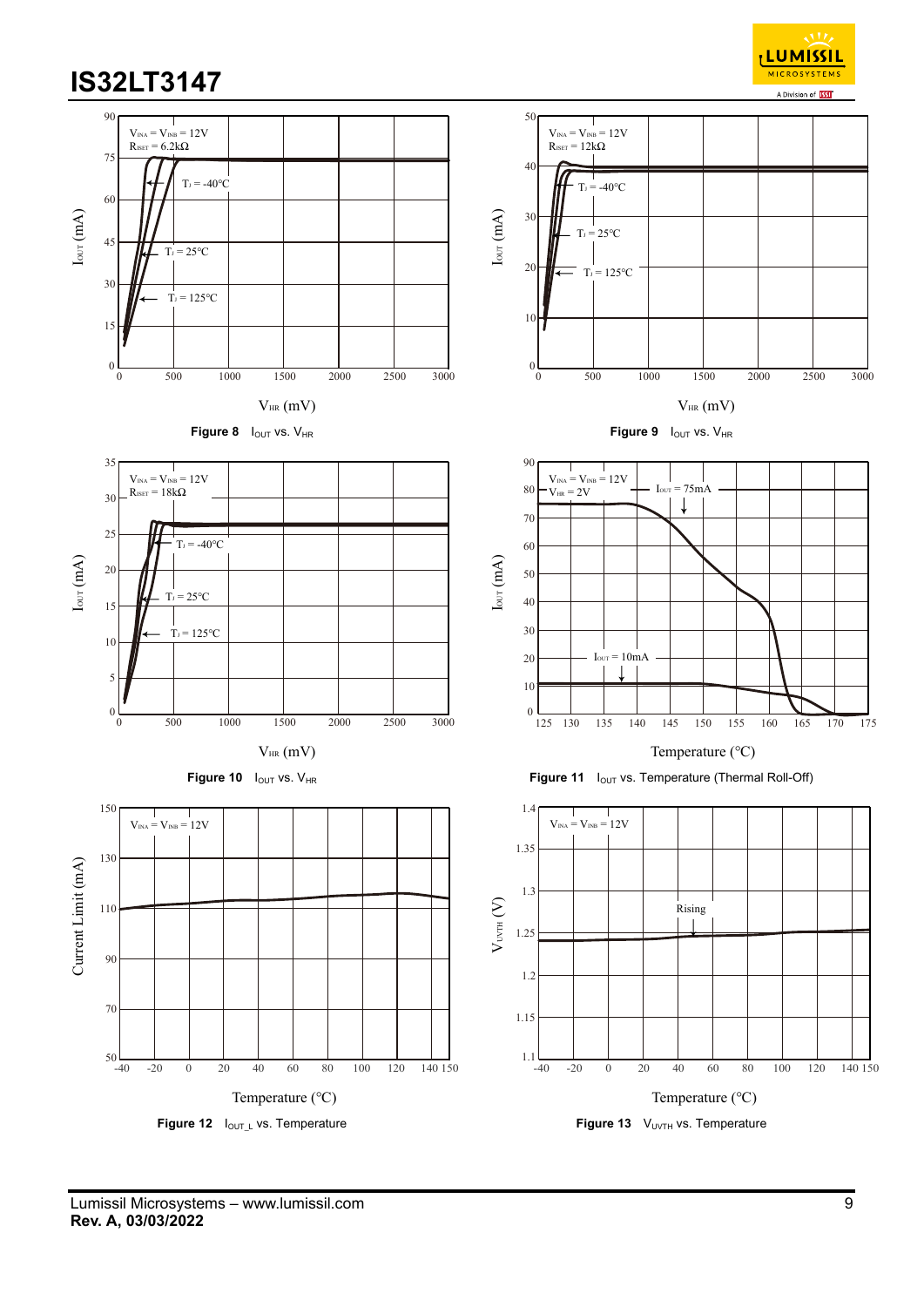

**LUMISSIL** MICROSYS<sup>-</sup>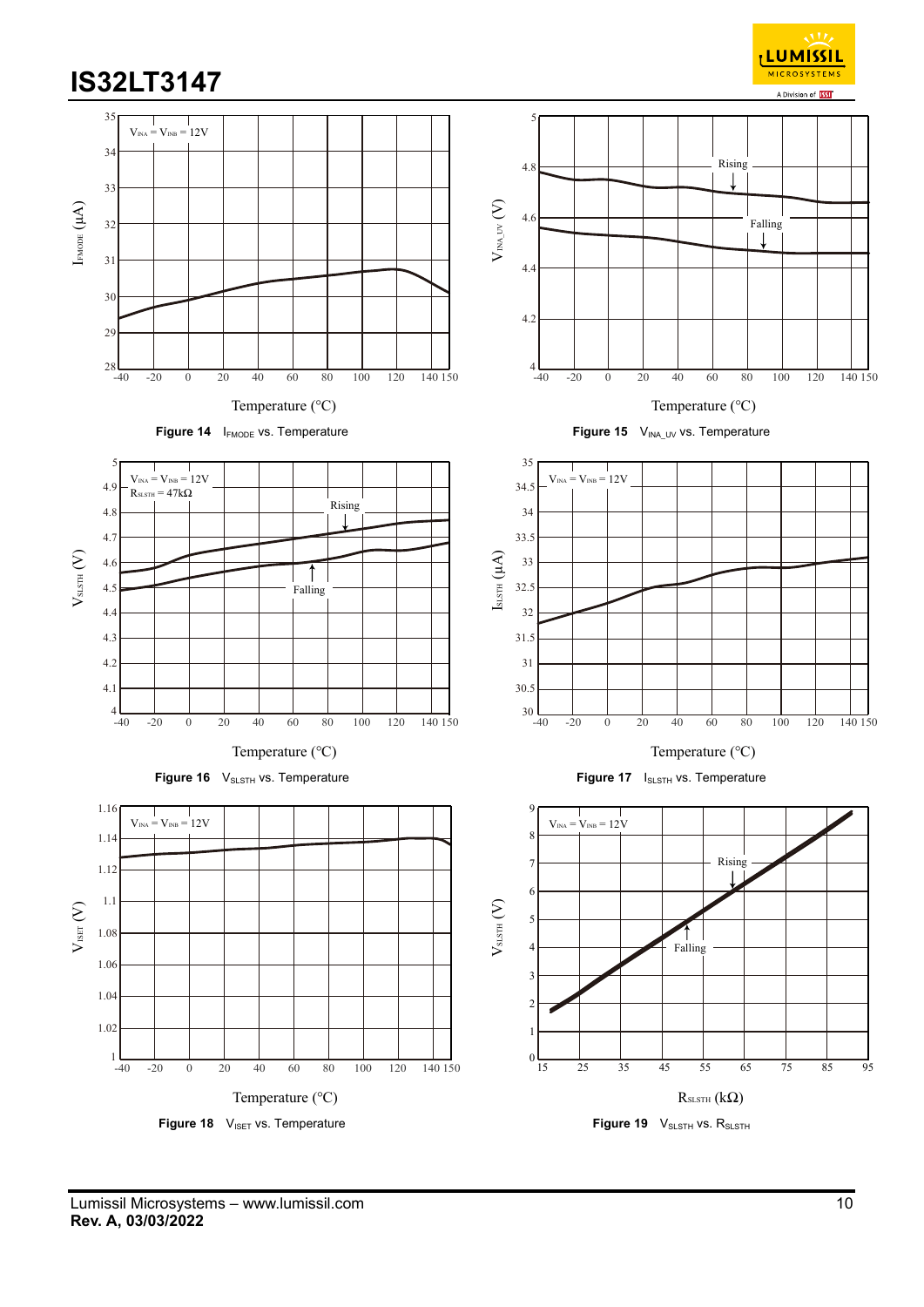

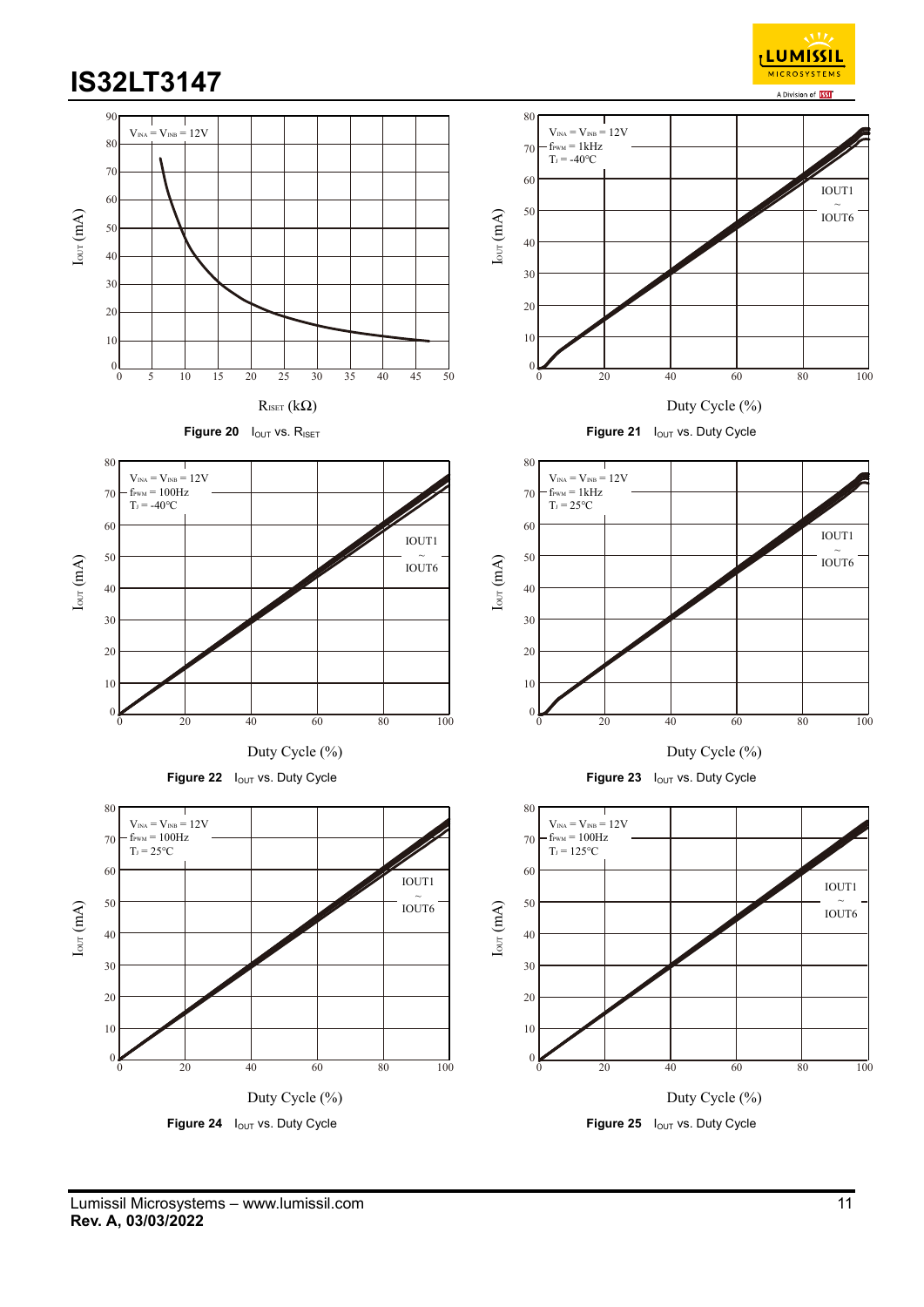



Lumissil Microsystems – www.lumissil.com 12 **Rev. A, 03/03/2022**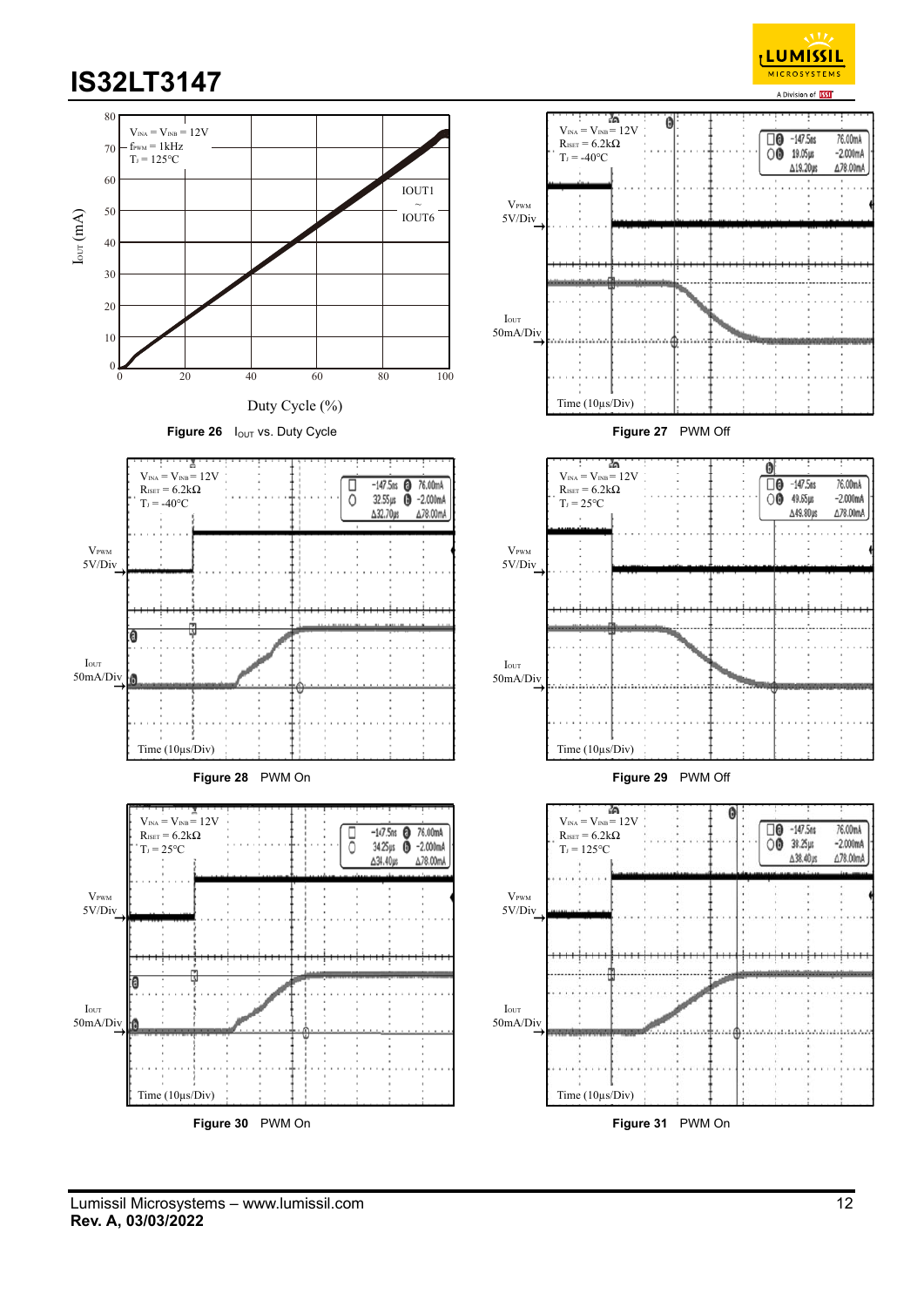





Lumissil Microsystems – www.lumissil.com 13 **Rev. A, 03/03/2022**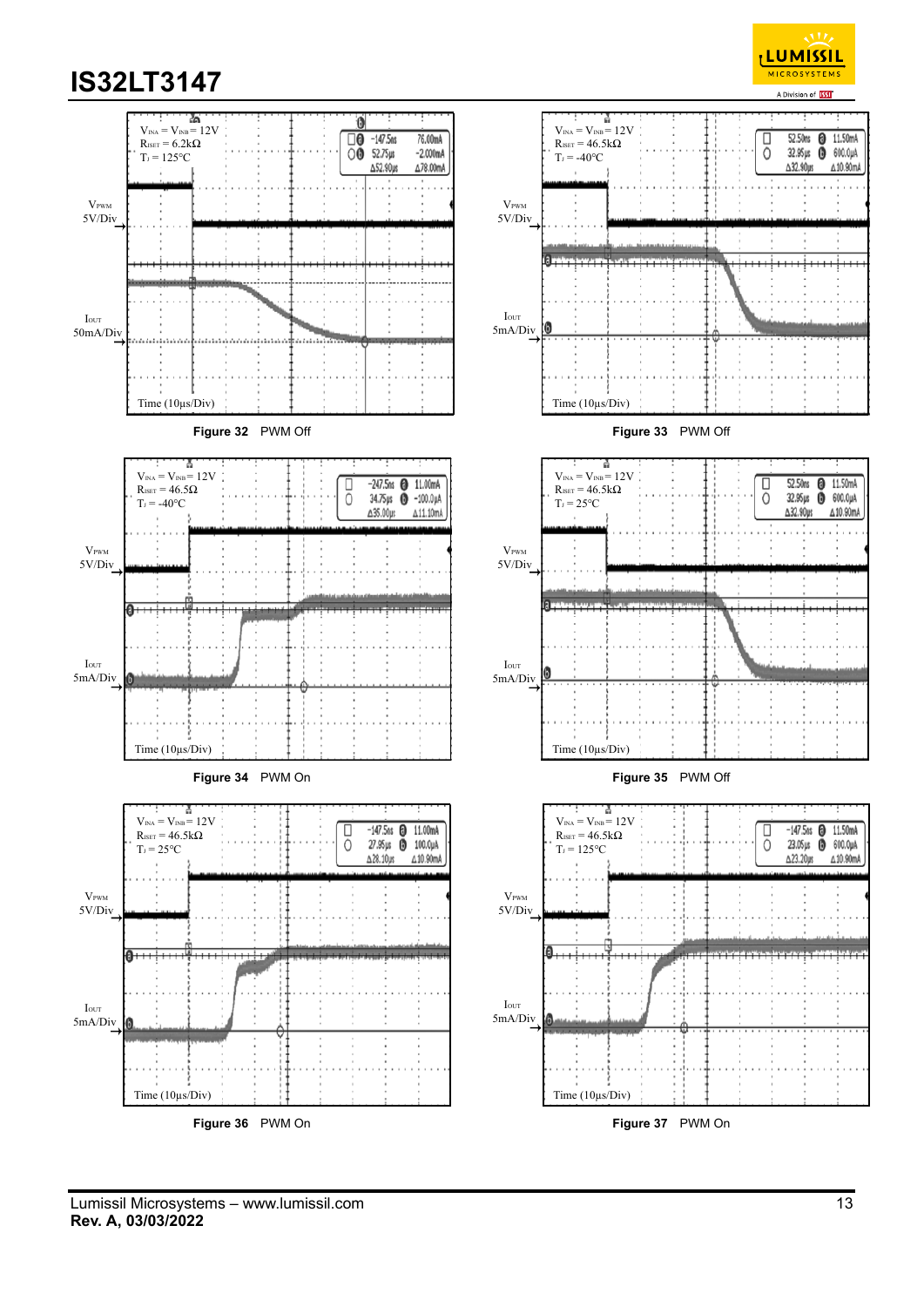

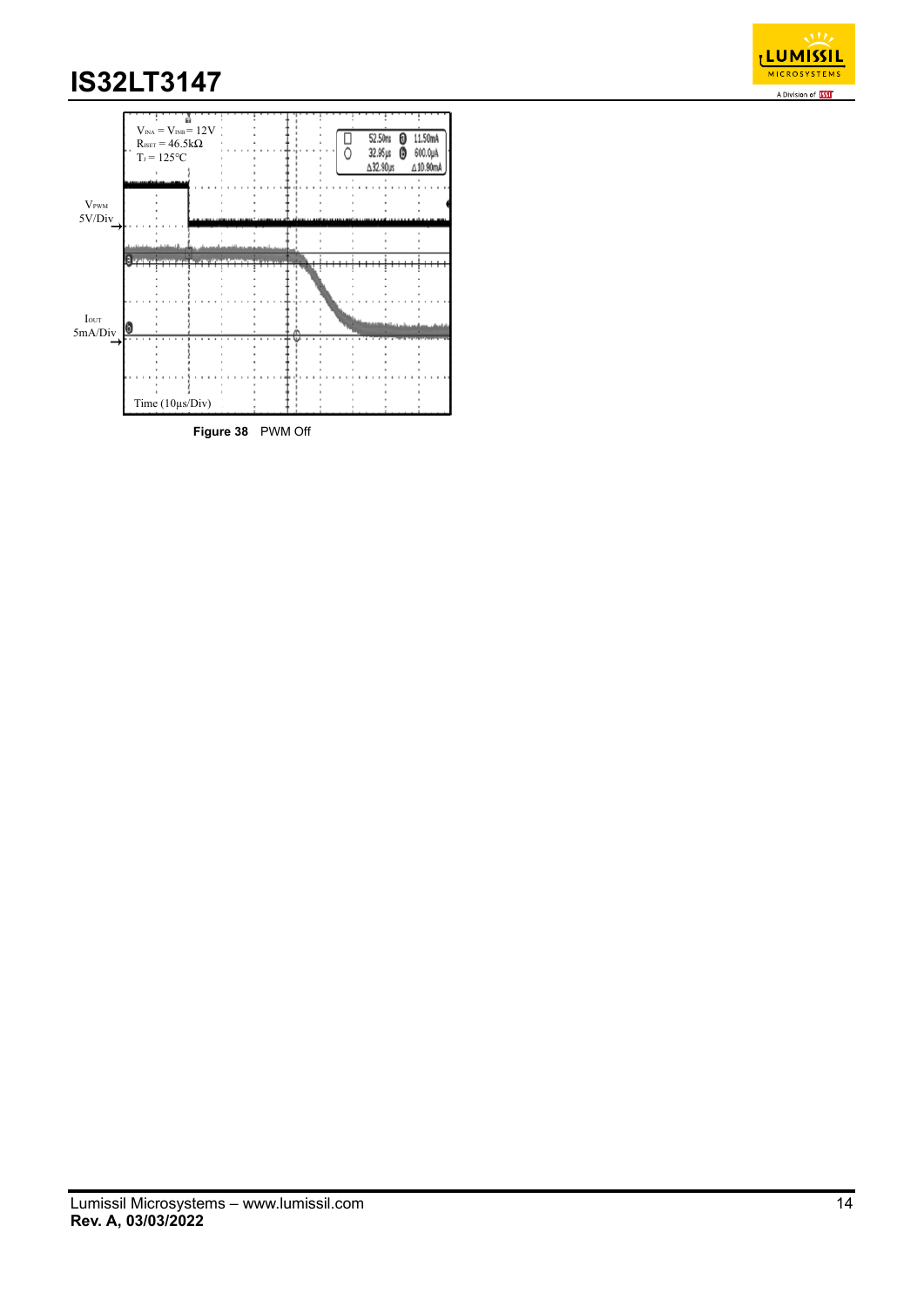

## **FUNCTIONAL BLOCK DIAGRAM**

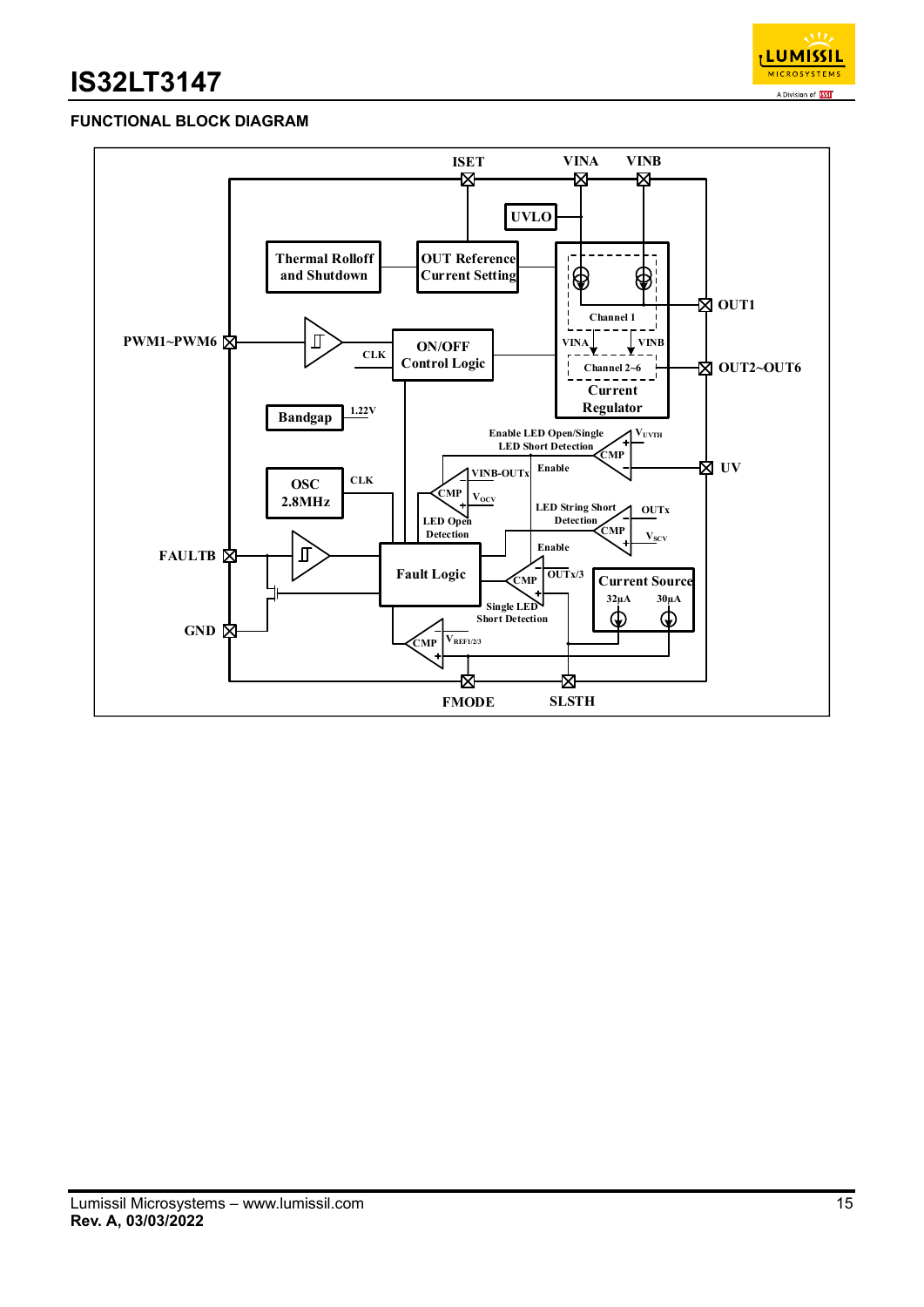

## **APPLICATION INFORMATION**

The IS32LT3147 device is a six-channel linear LED driver with individual PWM dimming. A single resistor sets the output current for all six channels. Each channel has up to 75mA current capability, resulting in a 450mA current capability when paralleled. A current source output architecture allows LED common-cathode connection to ground. The thermal shunt mechanism helps to efficiently optimize the thermal stress on the driver.

### **UNDERVOLTAGE-LOCKOUT (UVLO)**

IS32LT3147 features an undervoltage-lockout (UVLO) function on the VINA pin to prevent indeterminate operation at too low input voltages. UVLO threshold is an internally fixed value and cannot be adjusted. The device is enabled when the  $V_{\text{INA}}$  voltage exceeds  $V_{INA\ UV}$  (Typ. 4.7V), and disabled when the  $V_{INA}$ voltage falls below (V<sub>INA UV</sub>-V<sub>INA UVHY</sub>) (Typ. 4.42V).

#### **OUTPUT CURRENT SETTING**

The regulated LED current (up to 75mA) per channel is set by a resistor ( $R_{ISET}$ ) from ISET pin to GND. The programming resistor is computed using the following Equation:

$$
R_{ISET} = \frac{V_{ISET}}{I_{OUT}} \times 404
$$
 (1)

 $(6.2k\Omega \leq R_{ISET} \leq 46.5k\Omega)$  and V<sub>ISET</sub> = 1.15V (Typ.). Where, R<sub>ISET</sub> is in  $\Omega$  and  $I_{\text{OUT}}$  is the desired current of each channel in Amps.

It is recommended that  $R_{\text{ISET}}$  be a 1% accuracy resistor with good temperature characteristics to ensure a stable output current. The R<sub>ISET</sub> resistor must be placed as close as possible to the ISET pin on PCB layout to avoid noise interference and ground bounce.

The device is protected from an output overcurrent condition caused by the  $R_{\text{ISET}}$  resistor. The output channel current is limited to an  $I_{\text{OUT L}}$  value of 120mA (Typ.) should the ISET pin be shorted or if a low value resistor is connected to the ISET pin.

Unused channel(s) must have its corresponding PWM pin connected to GND to disable it and its corresponding OUTx pin connected to the VINB pin to avoid a false fault detection.



**Figure 39** OUT1 Unused for Example

#### **THERMAL SHUNT MECHANISM**

For any linear constant current LED driver, the power dissipation on the driver always depends on the voltage drop on the driver and the output current.



**Figure 40** Linear LED Driver Power Dissipation

As Figure 40, the power dissipation on the driver can be calculated by following equation:

$$
P_{DRIVER} = V_{HR} \times I_{OUT} = (V_{BAT} - V_{STRING}) \times I_{OUT}
$$
 (2)

According to above equation, a higher input voltage will result in more power dissipation on the driver. A power resistor, RS, can be added to shunt some power from the driver. The power dissipation on the driver becomes:

$$
P_{DRIVER} = V_{HR} \times I_{OUT}
$$
  
=  $(V_{BAT} - R_S \times I_{OUT} - V_{STRING}) \times I_{OUT}$  (3)

Since the internal circuit current consumption of the linear LED driver is negligible compared to  $I<sub>OUT</sub>$ , therefore  $I_{VIN}$  is equal to  $I_{OUT}$ .

A large  $R<sub>s</sub>$  value is able to significantly lower the power dissipation on the driver for high voltage inputs. Note the automotive battery voltage range of 9V to 16V requires careful consideration of Rs value. A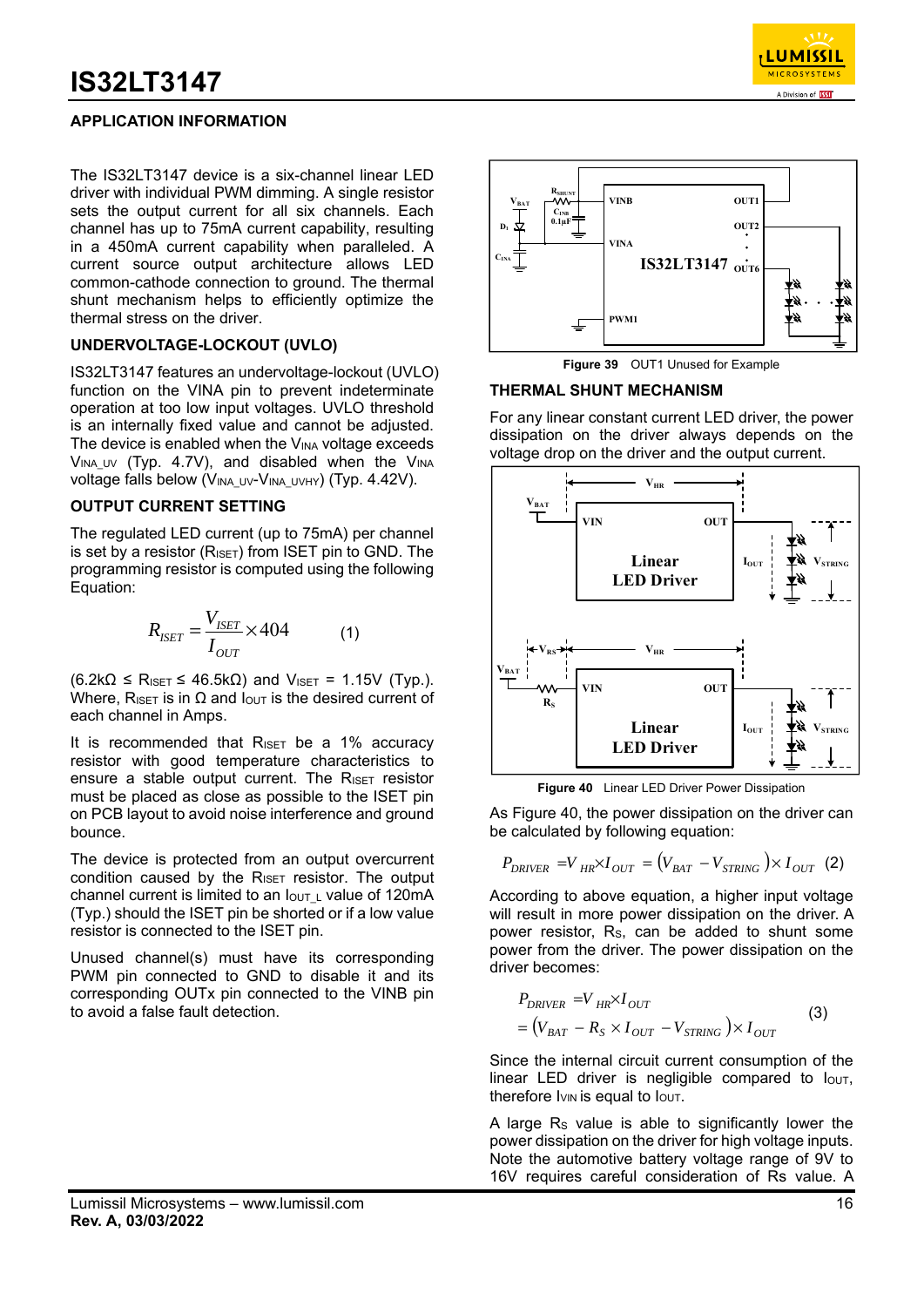

large R<sub>s</sub> will result in insufficient headroom operating voltage  $(V_{HR})$  for the driver at the low input voltage causing a drop in the output current. To solve this, the IS32LT3147 features a thermal shunt mechanism of two current input paths, VINA pin and VINB pin. VINA is connected directly to the power supply and VINB is connected to the power supply via a thermal shunt resistor in series. As below Figure 41.



**Figure 41** Thermal shunt Topology

The thermal shunt mechanism default current path is through the VINB pin. However, when the input voltage,  $V_{BAT}$ , is at the low level, the thermal shunt resistor RSHUNT will limit the current through the VINB path so the majority of current will instead flow through the VINA path. Diverting current to the VINA path will ensure sufficient headroom operating voltage ( $V_{HR}$ ) so the driver can maintain a constant output current. As the  $V_{BAT}$  input voltage increases, the device gradually diverts more input current from the VINA path to the VINB path. The resistor RSHUNT can significantly shunt power from the driver at high input voltages to maintain the driver's junction temperature at a reasonable level. If the thermal shunt mechanism is not implemented, connect both VINA and VINB pins to the power supply.

As shown in Figure 42, the IS32LT3147 has different operating areas when using the thermal shunt mechanism. Within the Low Headroom Area, the input voltage is too low for current regulation. Even though all input current flows through the VINA path, the headroom voltage is insufficient to reach the operating value. So the power dissipation on the driver is minimal. When the input voltage rises above (V<sub>OUT MAX</sub>+V<sub>HR MIN</sub>), the transition voltage V<sub>TR</sub> splits the operation into two areas: Thermal Shunt Area and Thermal Increasing Area.



Lumissil Microsystems – www.lumissil.com 17 **Rev. A, 03/03/2022**

#### **Thermal Shunt Area:**

The IS32LT3147 channels operate in constant regulator mode when the input voltage rises above (VOUT\_MAX+VHR\_MIN). The majority of input current is gradually transferred from the VINA path to the VINB path. Therefore, the power dissipation on RSHUNT increases and the power dissipation on the driver remains at a reasonable low level. The VINB path current can be calculated by:

$$
I_{VINB} = \frac{V_{BAT} - V_{OUT\_MAX} - V_{HR\_MIN}}{R_{SHUNT}}
$$
(4)

Where,  $V_{\text{OUT MAX}}$  is the maximum voltage of all OUTx pins. V<sub>HR MIN</sub> is the minimum headroom voltage.

The VINA path current is:

$$
I_{VINA} = (I_{OUT} \times N - I_{VINB}) + I_{IN}
$$
 (5)

Where,  $I_{IN}$  is the power supply quiescent current. N is the number of the channels in use.

The power dissipation on the  $R_{\text{SHUNT}}$  resistor is:

$$
P_{SHUNT} = \frac{(V_{BAT} - V_{OUT\_MAX} - V_{HR\_MIN})^2}{R_{SHUNT}} \tag{6}
$$

The power dissipation on the IS32LT3147 is:

$$
P_{3147\_TSA} = V_{BAT} \times (I_{OUT} \times N + I_{IN}) -
$$
  
\n
$$
\frac{(V_{BAT} - V_{OUT\_MAX} - V_{HR\_MIN})^{2}}{R_{SHUNT}} -
$$
  
\n
$$
\sum_{x=1}^{N} (I_{OUT} \times V_{OUTx})
$$
 (7)

#### **Thermal Increasing Area:**

When the input voltage is equal or greater than the Transition Voltage  $V_{TR}$ , all the input current flows through RSHUNT into the VINB pin. The power dissipation on the R<sub>SHUNT</sub> resistor is constant. And the power dissipation on the driver increases linearly.  $V_{TR}$ voltage point can be adjusted by the resistance value of RSHUNT.

$$
V_{TR} = R_{SHUNT} \times I_{OUT} \times N + V_{OUT\_MAX} + V_{ABTR}
$$
 (8)

To optimize the power dissipation on the driver,  $R_{\text{SHUNT}}$  value should be chosen to make sure the  $V_{TR}$ is equal to the maximum input voltage, typically 16V for 12V automotive system applications.

$$
R_{SHUNT\_16V} = \frac{16V - V_{OUT\_MAX} - V_{ABTR}}{I_{OUT} \times N}
$$
 (9)

Where,  $R_{\text{SHUNT-16V}}$  is the thermal shunt resistor value to make  $V_{TR} = 16V$ .  $V_{ABTR}$  is the voltage threshold of input current full transition from VINA path to VINB path. N is the number of the channels in use.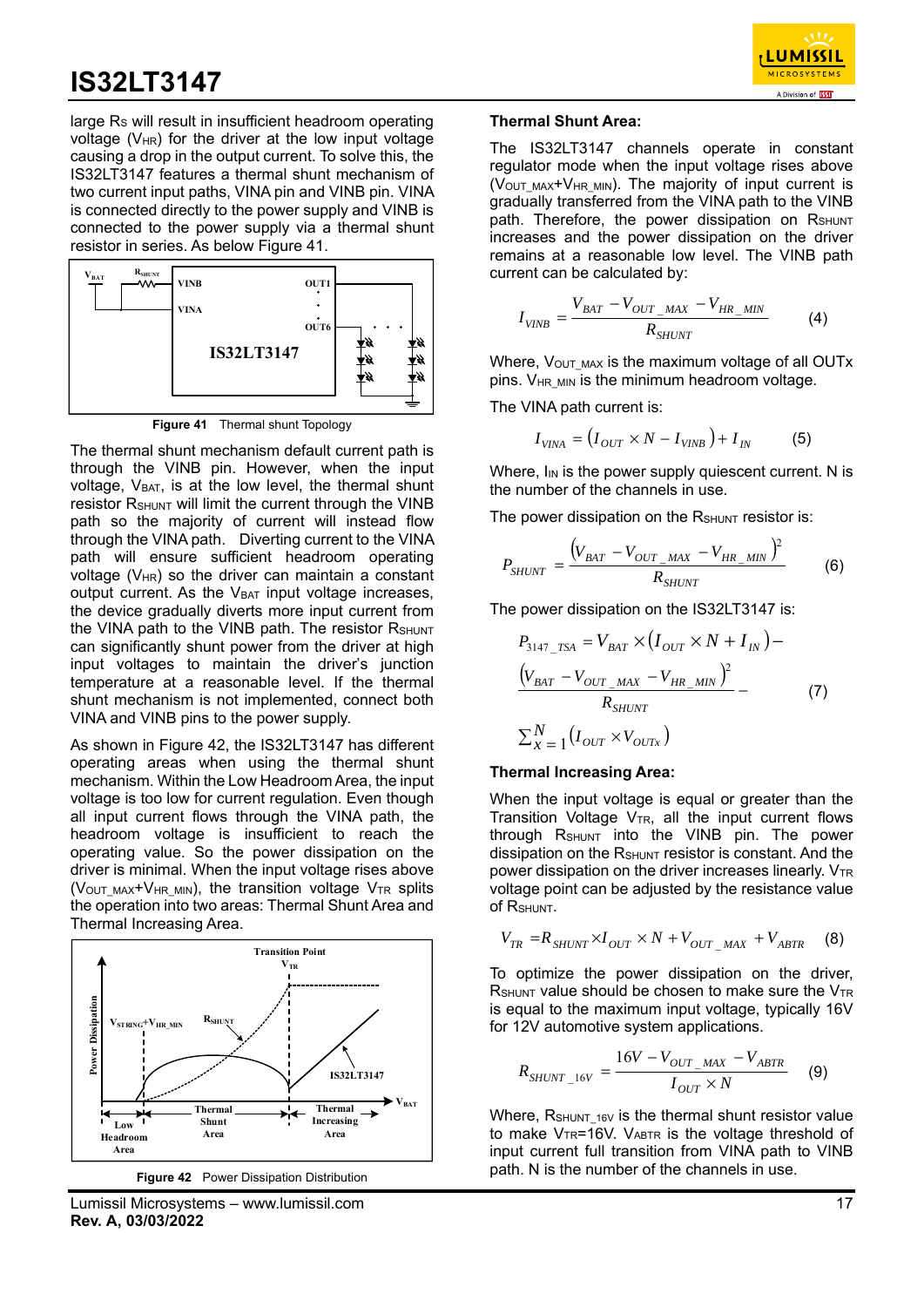

$$
R_{SHUNT\_MAX} = \frac{V_{ELT\_UVLO} - V_{OUT\_MAX}}{6mA \times N}
$$
 (10)

Where, 6mA is a typical output current level, below which the drop out voltage ( $V_{INB}-V_{OUTX}$ ) would be too low and falsely trigger the LED string open fault protection. N is the number of the channels in use.

If the calculated  $R_{\text{SHUNT 16V}}$  is lower than the calculated RSHUNT MAX, the final RSHUNT value should be R<sub>SHUNT</sub> 16V otherwise choose R<sub>SHUNT</sub> MAX.





$$
P_{3147\_TIA} = V_{BAT} \times (I_{OUT} \times N + I_{IN}) -
$$
  
\n
$$
R_{SHUNT} \times (I_{OUT} \times N)^2 - \sum_{x=1}^{N} (I_{OUT} \times V_{OUTx})
$$
\n(11)

**LUMISSIL MICROSYSTEM** 

The power dissipation on the  $R_{\text{SHUNT}}$  resistor is constant at maximum value which can be calculated by:

$$
P_{SHUNT\_MAX} = R_{SHUNT} \times (I_{OUT} \times N)^2 \tag{12}
$$

The power rating of  $R_{\text{SHUNT}}$  should be carefully considered. A single high wattage resistor or several small wattage resistors in parallel can be used to sustain the power dissipation.

#### **DEVICE ENABLE AND SHUTDOWN**

The device doesn't have a dedicated enable pin however pull all PWMx pins below  $V_{IL}$  to turn off all channels. Keep the PWMx pins low for longer than  $t_{SD}$ to force the device into shutdown mode with a low standby current. When any PWMx pin is pulled high  $(>V<sub>IH</sub>)$ , the device will be enabled.

#### **PWM DIMMING**

The device features a dedicated PWM pin for each output channel to control the current source. The voltage at the PWM pin should be higher than  $V_{\text{H}}$  to enable the corresponding output channel and lower than  $V_{IL}$  to disable it.

An external PWM signal on the PWMx pins can be used to modulate the output current to dim the LED light output. The PWM dimming output current is based on the PWM signal's duty cycle and can be calculated by the following Equation:

$$
I_{OUT\ PWM} = I_{OUT} \times D_{PWM} \tag{13}
$$

Where D<sub>PWM</sub> is the duty cycle of the PWM signal.

The recommended frequency range of the external PWM signal is 100Hz~1kHz and the duty cycle range can be from 0 to 100%. Due to the output current slew rate control for EMI consideration plus propagation delay time from PWM rising edge to the output activity, a lower frequency PWM will provide a better dimming linearity and contrast ratio.

All PWMx pins are high-voltage tolerant, however if the voltage applied on them is possibly higher than the VINA and VINB pins voltage at any time, a series resistor (recommended value is 10kΩ) for each PWM pin is required to limit the current flowing into it. Since the VINB pin voltage may be regulated down close to the LED string forward voltage by the thermal shunt mechanism, a series resistor for each PWM pin must be added in most applications. If the PWM dimming function of any channel is not implemented, connect its corresponding PWM pin to the VINA pin via a 10kΩ series resistor. As shown in Figure 44.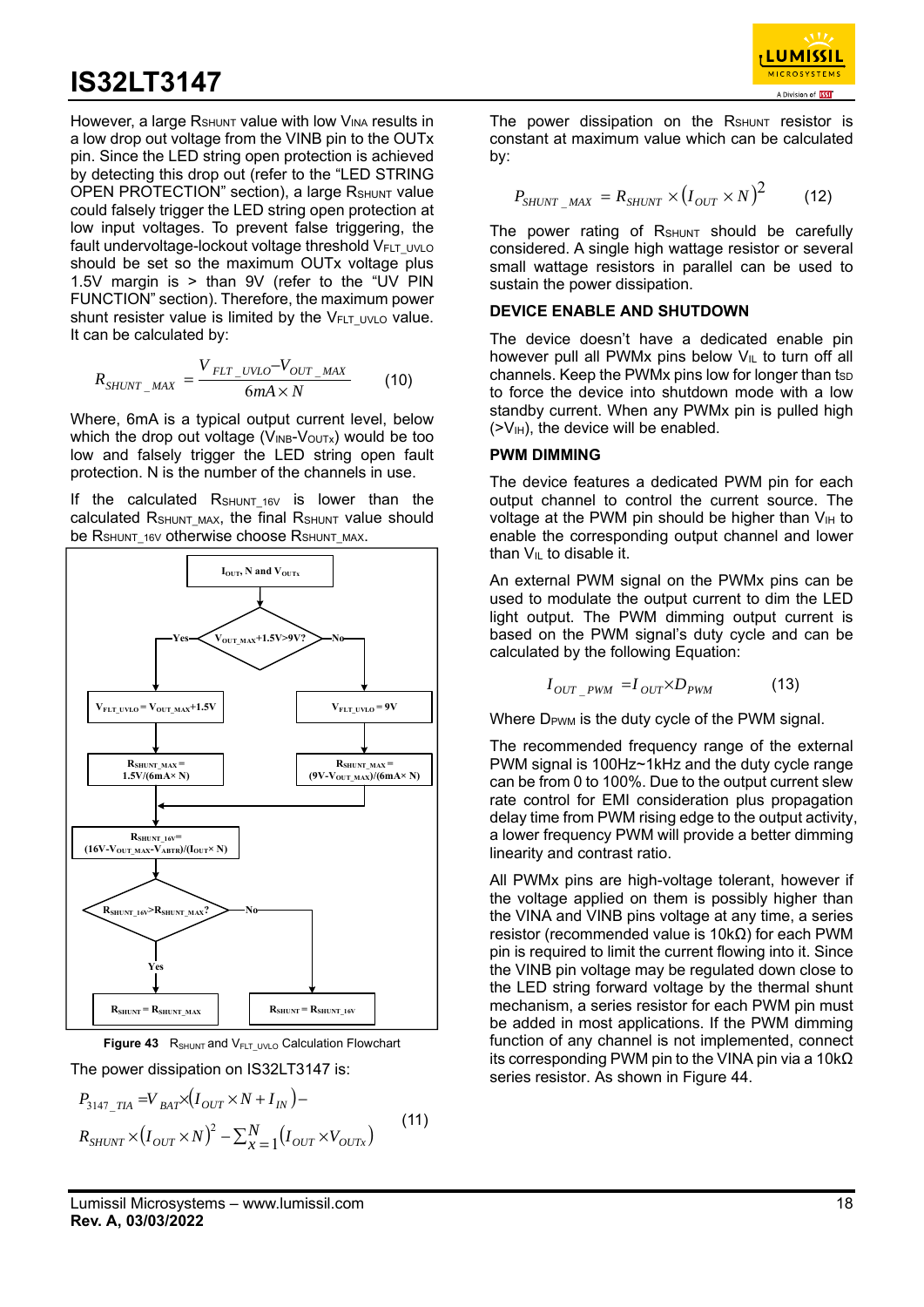



**Figure 44** No PWM Dimming to OUT1/OUT2 (Fully On)

### **FAULT PROTECTION AND REPORTING**

For robust system reliability, the IS32LT3147 integrates detection circuitry to protect various fault conditions and report the fault conditions on the FAULTB pin which can be monitored by an external host. The fault protections include LED string open/shorted, single LED shorted, ISET pin open/shorted, thermal roll-off (not reported) and thermal shutdown. The FAULTB pin will go low when the device detects a fault condition.

The FMODE is a fault action mode set pin. Connecting a proper value resistor, R<sub>EMODE</sub>, from this pin to GND to select various modes of the action when a fault being detected. Refer to Table  $1 \sim$  Table 3. If  $R_{\text{FMODE}}$  = 0Ω or 27kΩ, the fault action is in "One Fail All Fail" mode which means if any channel encounters a fault then all other normal channels will be turned off. In this mode, the FAULTB pin supports both input and output functions. If R<sub>FMODE</sub> = 62kΩ or 150kΩ, the fault action is in "One Fail Other On" mode which means if any channel encounters a fault then all other normal channels will continue normal operation. In this mode, the FAULTB pin supports output function only.

**Table 1 RFMODE Resistance Versus Fault Actions** 

| $\mathsf{R}_{\mathsf{FMODE}}(k\Omega)$ | <b>Fault Action</b>       | Single LED<br>Short                       |
|----------------------------------------|---------------------------|-------------------------------------------|
|                                        | One Fail All              | Retry Current in<br><b>Faulty Channel</b> |
| 27                                     | Fail Mode                 | Latched Off<br>Device                     |
| 62                                     | One Fail Other<br>On Mode | Retry Current in<br><b>Faulty Channel</b> |
| 150                                    |                           | Fully On                                  |

In the "One Fail All Fail" mode, the FAULTB pin supports both input and output functions. Externally pulling FAULTB pin low will disable all outputs, so the FAULTB pin is not allowed to float in this mode. An external resistor, RFAULTB, must be added to pull up FAULTB pin above 2.3V for normal operation. The recommended resistor value is 47kΩ. For lighting

systems with multiple IS32LT3147 drivers which requires the complete lighting system be shut down when a fault is detected, the FAULTB pin can be used in a parallel connection. A fault output by one device will pull low the FAULTB pins of the other parallel connected devices and simultaneously turn them all off. This satisfies the multiple devices "One Fail All Fail" operating requirement.

### **UV PIN FUNCTION**

The UV pin with a resistor divider from VINA is to program an undervoltage-lockout threshold for LED string open and single LED shorted fault detections. This helps to prevent false fault detection due to the insufficient power supply voltage, such as caused by a power rail transient. The UV pin voltage must be higher than V<sub>UVTH</sub> to enable fault detection and lower than (VUVTH-VUVTH\_HY) to disable.



**Figure 45** Externally UVLO for Fault Detection

The fault undervoltage-lockout threshold can be computed using the following:

$$
V_{FLT\_UVLO} = V_{UVTH} \times \frac{R_{UV1} + R_{UV2}}{R_{UV2}} \tag{14}
$$

To prevent false fault triggering, the fault undervoltage-lockout threshold should be set at the larger of the maximum voltage of all OUTx pins plus 1.5V margin or the minimum input voltage (typically 9V for a 12V system):

$$
V_{FLT\_UVLO} = \max\{ (V_{OUT\_MAX} + 1.5V) .9V \}
$$
 (15)

Where V<sub>OUT\_MAX</sub> is the maximum voltage of all OUTx pins.

### **LED STRING OPEN PROTECTION**

The LED string open detection is enabled after VINA voltage rising above a setting fault undervoltagelockout threshold, V<sub>FLT</sub> UVLO. If any LED string is open, the corresponding OUTx pin will be pulled up close to VINB by its internal current source. When VINA>VFLT UVLO and the drop out voltage from the VINB pin to the OUTx pin, (VINB-VOUTx), falls below the LED string open detection voltage,  $V_{\text{OCV}}$ , and persists for longer than the fault reporting delay time  $t_{FBDEL}$  (2.5ms) when PWM is 100% on or 8 continuous PWM cycles when the PWM dimming is implementing), the LED string open fault protection will be triggered and the FAULTB pin will go low to report the fault condition.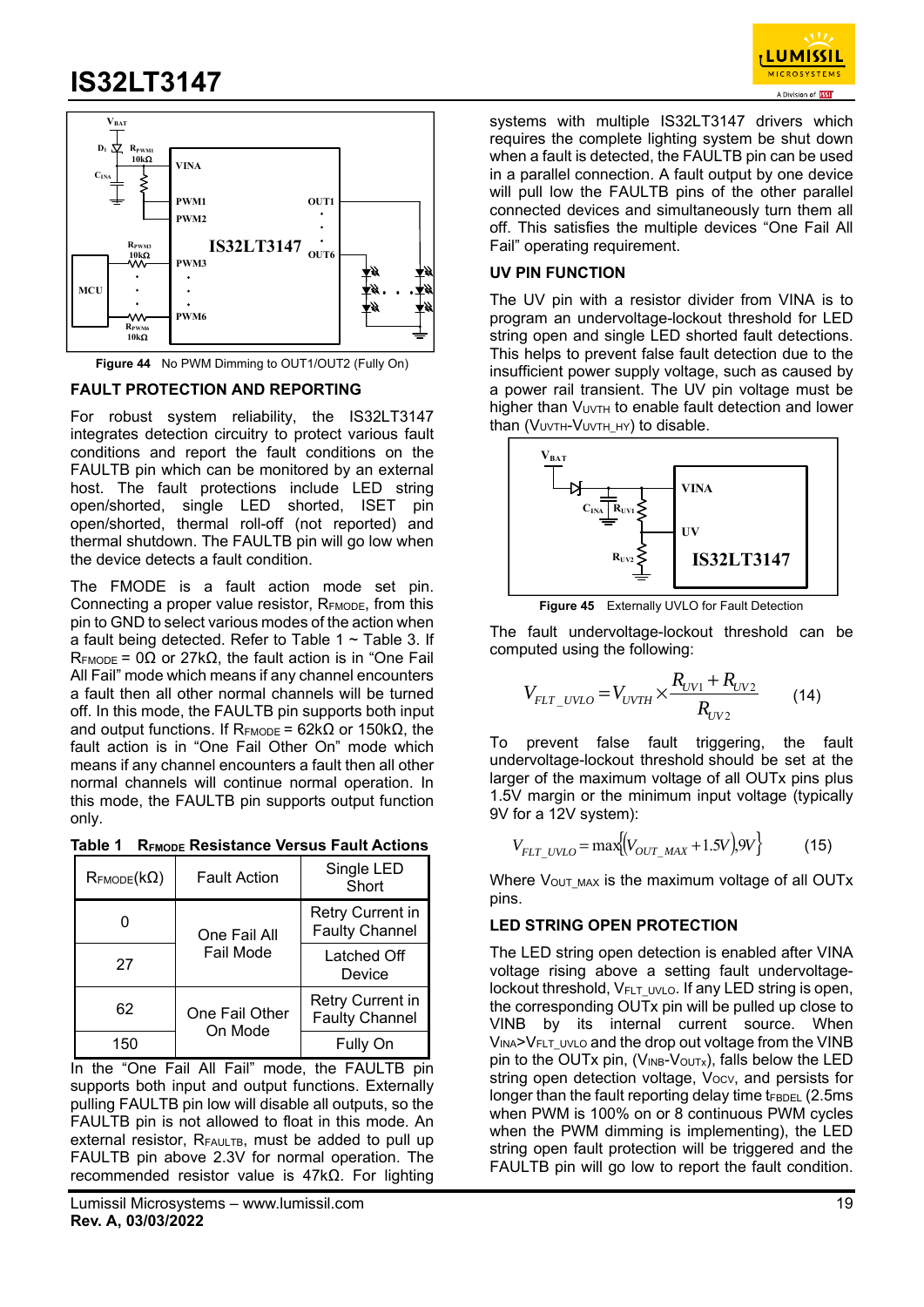

The faulty channel will reserve a retry current IRTR for recovery detection. The R<sub>EMODE</sub> value on the FMODE pin decides the fault action. If the R<sub>FMODE</sub> = 0Ω or 27kΩ, the fault protection mode is "One Fail All Fail" mode, so all other normal channels will be turned off. If the  $R_{\text{FMODE}}$  = 62k $\Omega$  or 150k $\Omega$ , the fault protection mode is "One Fail Other On" mode which means that all other normal channels will keep normal operation. No matter in which fault protection mode, the device recovers to normal operation and the FAULTB pin will go back to high impedance once the open condition is removed,  $(V_{INB}-V_{OUTX})$  rising above the LED string open detection voltage,  $(V_{OCV}+V_{OCV}HY)$ .

### **LED STRING SHORT PROTECTION**

The LED string short condition is detected if any one of the OUTx pin voltage is lower than LED string short detection voltage, Vscv. Once a short condition occurs and persists for longer than the fault reporting delay time  $t_{FBDEL}$  (2.5ms when PWM is 100% on or 8 continuous PWM cycles when the PWM dimming is implementing), the LED string short protection will be triggered and the FAULTB pin will go low to report the fault condition. The faulty channel will reserve a retry current IRTR for recovery detection. The fault action is decided by the  $R_{FMDDE}$  resistor as well. If the  $R_{FMDDE}$  = 0Ω or 27kΩ, the fault protection mode is "One Fail All Fail" mode, so all other normal channels will be turned off. If the R<sub>FMODE</sub> = 62kΩ or 150kΩ, the fault protection mode is "One Fail Other On" which means that all other normal channels will keep normal operation. No matter in which fault mode, the device will recover to normal operation and the FAULTB pin will go back to high impedance once the short condition is removed. the OUTx pin voltage rising above the LED string short detection voltage, (Vscv+Vscv HY).

### **SINGLE LED SHORT DETECTION**

The IS32LT3147 supports single LED short detection which is implemented by detecting the OUT<sub>x</sub> pins voltage. The detection is enabled/disabled by UV pin as well to prevent insufficient power supply VINA falsely triggering. The detection voltage is set by a resistor RSLSTH connected from SLSTH pin to GND:

$$
R_{SLSTH} = \frac{V_{SLSTH}}{3 \times I_{SLSTH}}
$$
 (16)

Where V<sub>SLSTH</sub> is desired single LED short detection voltage in Volt. The maximum V<sub>SLSTH</sub> should not be set above 8.5V.

It is recommended that  $R_{S\text{LSTH}}$  be 1% accuracy resistor with good temperature characterization. The VSLSTH should be properly chosen within:

$$
N \times V_{f_{MIN}} > V_{SLSTH} > (N-1) \times V_{f_{MAX}} \qquad (17)
$$

Where N is the number of LEDs used in the strings,  $V_f$ <sub>MAX</sub> and  $V_f$ <sub>MIN</sub> is the maximum and minimum forward voltage of LED used.

In case of  $V_{INA} > V_{FLT}$  uvlo and any one of OUTx pins voltage drops blow V<sub>SLSTH</sub> but above LED string short detection voltage, Vscv, for longer than the fault reporting delay time  $t_{FBDEL}$  (2.5ms when PWM is 100% on or 8 continuous PWM cycles when the PWM dimming is implementing), the single LED short protection will be triggered and FAULTB pin will go low to report the fault condition. The fault action also is decided by the R<sub>FMODE</sub> resistor. As Table 1.

In the "One Fail All Fail" mode, all other normal channels will be turned off. If the RFMODE =  $0\Omega$ , the faulty channel will reserve a retry current IRTR for recovery detection. If  $R_{FMODE} = 27kΩ$ , the device will latch in completely off state, including the faulty channel, until power cycle.

In the "One Fail Other On" mode, all other normal channels will keep normal operation. If the  $R_{FMDDE}$  = 62kΩ, the faulty channel will reserve a retry current  $I_{RTR}$  for recovery detection as well. If the  $R_{FMDDE}$  = 150kΩ, the faulty channel will be fully on that means all channels are fully on and report the fault condition only. Besides the latched off mode of  $R_{FMDDE} = 27kΩ$ , the device will recover to normal operation and the FAULTB pin will go back to high impedance once the single LED short condition is removed,  $V_{\text{OUTX}}$  rising above the single LED short detection voltage, (VSLSTH+VSLSTH\_HY).

If the single LED short protection is unused, please connect the SLSTH pin to ground.

### **ISET PIN OPEN/SHORT PROTECTION**

If the ISET pin is left open or a large value resistor  $($ >R<sub>ISET</sub> <sub>oc</sub>) is connected to it, and persists for longer than fault detection deglitch time  $t_{FBDT}$ , the ISET pin open protection will be triggered. All channels will be turned off and the FAULTB pin will go low to report the fault condition.

The device is protected from an output overcurrent condition caused by  $R_{\text{ISET}}$  resistor. All output current is limited to an  $I_{\text{OUT L}}$  value of 120mA in case of the ISET pin is shorted or too low value resistor ( $\leq R_{\text{ISET SC}}$ ) is connected to the ISET pin. If the condition persists for longer than  $t_{FBDT}$ , the ISET pin short protection will be triggered. All channels will be turned off and the FAULTB pin will go low to report the fault condition.

Once the resistance from the ISET pin to GND resumes to a normal range, all channels will recover to normal operation and the FAULTB pin will go back to high impedance.

### **THERMAL ROLL-OFF PROTECTION**

The output current will be equal to the set value as long as the junction temperature of the IC remains below  $T_{\text{RO}}$  (Typ. 150 $^{\circ}$ C). If the junction temperature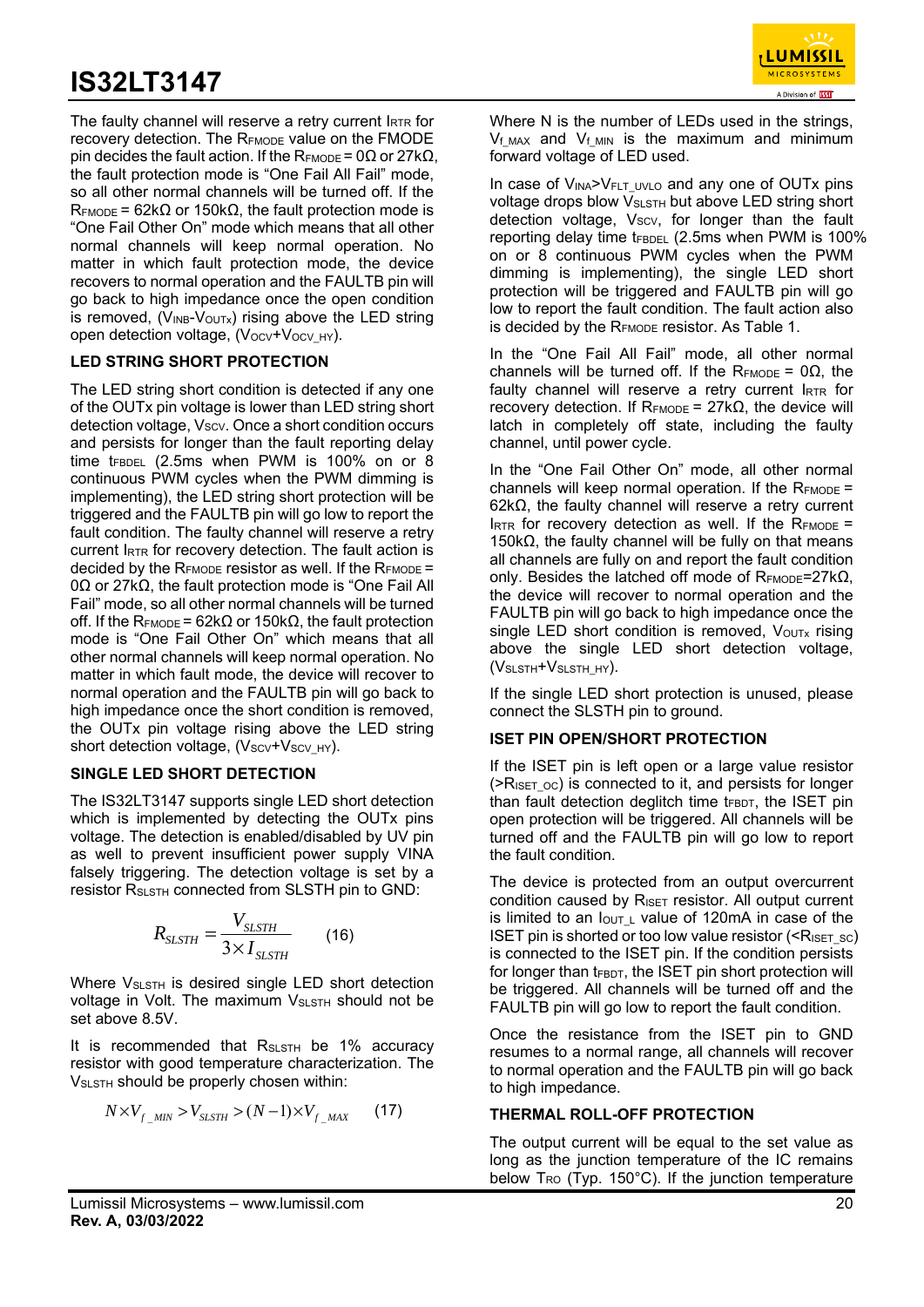

exceeds this threshold, the output current of all channels will begin to reduce at a rate of about 3.7%/°C until thermal shutdown protection following the junction temperature ramping up. Thermal roll-off protection won't be reported by the FAULTB pin.

## **THERMAL SHUTDOWN PROTECTION**

In the event that the junction temperature exceeds  $T_{SD}$  (Typ. 175°C), all channels will go to the "OFF" state and FAULTB pin will pull low to report the fault condition. At this point, the IC presumably begins to cool off. Any attempt to toggle the outputs back to the source condition before the IC cooled to below (T<sub>SD</sub>-TSDHY) (Typ. 155˚C) will be blocked and the IC will not be allowed to restart. The FAULTB pin will recover to high impedance once the IC has cooled down.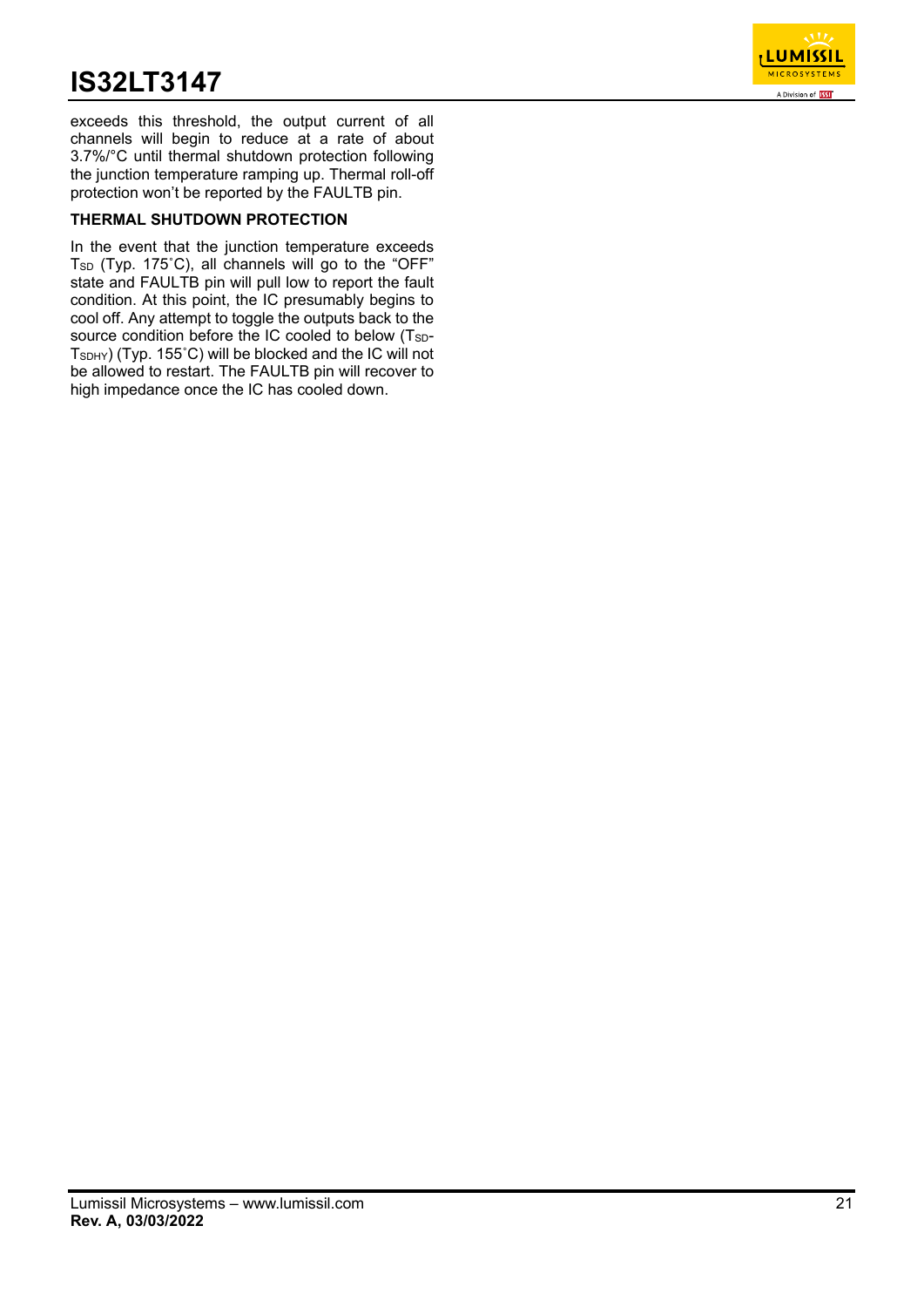

## **Table 2 "One Fail All Fail" Mode Fault Actions**

|                                                       | $R_{\text{FMODE}}$ = 0 $\Omega$ or 27k $\Omega$ (ONE-FAIL-ALL-FAIL) |                                                                      |                                                                                                            |                                                                                                      |                                                                                                                  |                                                                                |  |  |  |  |
|-------------------------------------------------------|---------------------------------------------------------------------|----------------------------------------------------------------------|------------------------------------------------------------------------------------------------------------|------------------------------------------------------------------------------------------------------|------------------------------------------------------------------------------------------------------------------|--------------------------------------------------------------------------------|--|--|--|--|
| UV Pin                                                | <b>Fault Type</b>                                                   | <b>Fault Condition</b>                                               |                                                                                                            | <b>Output State</b>                                                                                  | <b>FAULTB Pin (with Input</b><br>Function)                                                                       | Recovery                                                                       |  |  |  |  |
|                                                       | LED string open                                                     | Disabled                                                             |                                                                                                            |                                                                                                      |                                                                                                                  |                                                                                |  |  |  |  |
|                                                       | LED string short                                                    | $V_{\text{OUTX}} < V_{\text{SCV}}$                                   |                                                                                                            | Faulty channel outputs $I_{RTR}$<br>for recovery detection and<br>other channels off                 | Pull low<br>(If the FAULTB pins of multiple<br>devices are tied together, all<br>other devices will be off)      | $V_{\text{OUTX}} > (V_{\text{SCV}} + V_{\text{SCV\_HY}})$                      |  |  |  |  |
|                                                       | Single LED short                                                    |                                                                      |                                                                                                            |                                                                                                      | Disabled                                                                                                         |                                                                                |  |  |  |  |
| $V_{UV}$ < $(V_{UV}$<br>TH <sup>-</sup><br>$VUVTH_HY$ | <b>ISET</b> open                                                    | ISET pin to GND<br>resistance><br>$R_{\text{ISET\_OC}}$              |                                                                                                            | All channels off                                                                                     | Pull low                                                                                                         | <b>ISET pin to GND</b><br>resistance resumes<br>to normal range                |  |  |  |  |
|                                                       | <b>ISET short</b>                                                   | <b>ISET pin to GND</b><br>resistance<<br>$R_{\text{ISET}_\text{SC}}$ |                                                                                                            | All channels off                                                                                     | (If the FAULTB pins of multiple<br>devices are tied together, all<br>other devices will be off)                  | ISET pin to GND<br>resistance resumes<br>to normal range                       |  |  |  |  |
|                                                       | Thermal<br>shutdown                                                 | $T_J$ > $T_{SD}$                                                     |                                                                                                            | All channels off                                                                                     |                                                                                                                  | $T_J$ < $(T_{SD}$ - $T_{SDHY})$                                                |  |  |  |  |
|                                                       | Thermal roll-off                                                    | $T_J$ > $T_{RO}$                                                     | Output current of all<br>channels linearly decreases<br>toward zero following T <sub>J</sub><br>increasing |                                                                                                      | High impedance<br>(If the FAULTB pins of multiple<br>devices are tied together, all<br>other devices will be on) | $T_{J}$ < $T_{RO}$                                                             |  |  |  |  |
|                                                       | LED string open                                                     | $(V_{INB}-V_{OUTX})$ < $V_{OCV}$                                     | Faulty channel outputs IRTR<br>for recovery detection and<br>other channels off                            |                                                                                                      |                                                                                                                  | $(V_{INB}$ -<br>$V_{\text{OUTx}}$ $> (V_{\text{OCV}} + V_{\text{OCV}})$<br>HY) |  |  |  |  |
|                                                       | LED string short                                                    | $V_{\text{OUTx}} < V_{\text{SCV}}$                                   | Faulty channel outputs IRTR<br>for recovery detection and<br>other channels off                            |                                                                                                      |                                                                                                                  | VOUTx>(Vscv+Vscv_HY                                                            |  |  |  |  |
|                                                       | Single LED short                                                    | $V_{\text{OUTX}} < V_{\text{SLSTH}}$                                 | $\mathsf{R}_{\mathsf{FMODE}}$<br>$= 0\Omega$                                                               | Faulty channel<br>outputs l <sub>RTR</sub> for<br>recovery<br>detection and<br>other channels<br>off | Pull low<br>(If the FAULTB pins of multiple<br>devices are tied together, all                                    | $V_{\text{OUTX}}$ $\geq$ $(V_{\text{SLSTH}} +$<br>V <sub>SLSTH HY</sub>        |  |  |  |  |
| V <sub>UV</sub> >V <sub>UVT</sub><br>H                |                                                                     |                                                                      | $R_{\rm FMODE}$<br>$= 27k\Omega$                                                                           | All channels<br>latched off                                                                          | other devices will be off)                                                                                       | Power cycle                                                                    |  |  |  |  |
|                                                       | <b>ISET</b> open                                                    | <b>ISET pin to GND</b><br>resistance><br>$R_{\text{ISET\_OC}}$       |                                                                                                            | All channels off                                                                                     |                                                                                                                  | ISET pin to GND<br>resistance resumes<br>to normal range                       |  |  |  |  |
|                                                       | <b>ISET short</b>                                                   | ISET pin to GND<br>resistance<<br>$R_{\text{ISET}_\text{SC}}$        |                                                                                                            | All channels off                                                                                     |                                                                                                                  | <b>ISET pin to GND</b><br>resistance resumes<br>to normal range                |  |  |  |  |
|                                                       | Thermal<br>shutdown                                                 | $T_J$ > $T_{SD}$                                                     |                                                                                                            | All channels off                                                                                     |                                                                                                                  | $T_J$ < $(T_{SD}$ - $T_{SDHY})$                                                |  |  |  |  |
|                                                       | Thermal roll-off                                                    | $T_J$ > $T_{RO}$                                                     |                                                                                                            | Output current of all<br>channels linearly decreases<br>toward zero following TJ<br>increasing       | High impedance<br>(If the FAULTB pins of multiple<br>devices are tied together, all<br>other devices will be on) | $T_J$ < $T_{RO}$                                                               |  |  |  |  |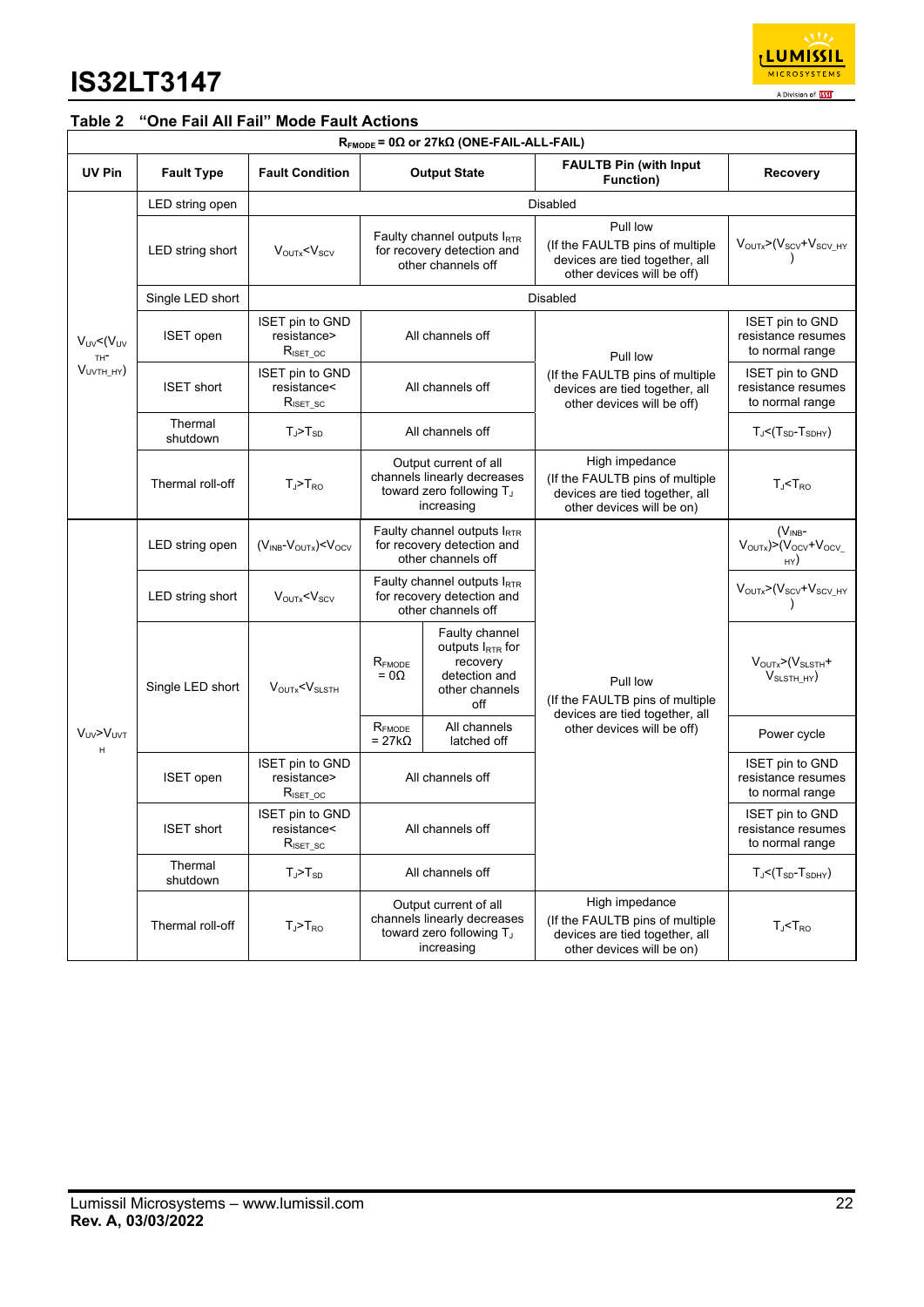

#### **Table 3 "One Fail Other On" Mode Fault Actions**

|                                         | $R_{FMODE}$ = 62k $\Omega$ or 150k $\Omega$ (ONE-FAIL-OTHER-ON) |                                                                      |                                                                                                |                                                                                                            |                                                                                                                  |                                                                                 |                                            |  |  |  |
|-----------------------------------------|-----------------------------------------------------------------|----------------------------------------------------------------------|------------------------------------------------------------------------------------------------|------------------------------------------------------------------------------------------------------------|------------------------------------------------------------------------------------------------------------------|---------------------------------------------------------------------------------|--------------------------------------------|--|--|--|
| UV Pin                                  | <b>Fault Type</b>                                               | <b>Fault Condition</b>                                               |                                                                                                | <b>Output State</b>                                                                                        | <b>FAULTB Pin (without Input)</b><br><b>Function</b> )                                                           | <b>Recovery</b>                                                                 |                                            |  |  |  |
|                                         | LED string open                                                 |                                                                      |                                                                                                |                                                                                                            | <b>Disabled</b>                                                                                                  |                                                                                 |                                            |  |  |  |
|                                         | LED string short                                                | $V_{\text{OUTx}} < V_{\text{SCV}}$                                   |                                                                                                | Faulty channel outputs $I_{RTR}$<br>for recovery detection and<br>other channels on                        | Pull low<br>(If the FAULTB pins of multiple<br>devices are tied together, all<br>other devices will be on)       | VOUTx>(Vscv+Vscv_H                                                              |                                            |  |  |  |
|                                         | Single LED short                                                |                                                                      |                                                                                                |                                                                                                            | Disabled                                                                                                         |                                                                                 |                                            |  |  |  |
| $V_{UV}$ < $(V_{UV}$<br>TH <sup>-</sup> | <b>ISET</b> open                                                | <b>ISET pin to GND</b><br>resistance><br>$R_{\text{ISET} \text{OC}}$ |                                                                                                | All channels off                                                                                           | Pull low                                                                                                         | <b>ISET pin to GND</b><br>resistance resumes<br>to normal range                 |                                            |  |  |  |
| $VUVTH_HY$                              | <b>ISET short</b>                                               | <b>ISET pin to GND</b><br>resistance<<br>$R_{\text{ISET\_SC}}$       |                                                                                                | All channels off                                                                                           | (If the FAULTB pins of multiple<br>devices are tied together, all<br>other devices will be on)                   | ISET pin to GND<br>resistance resumes<br>to normal range                        |                                            |  |  |  |
|                                         | Thermal<br>shutdown                                             | $T_J > T_{SD}$                                                       | All channels off                                                                               |                                                                                                            |                                                                                                                  | $T_{J}$ < $(T_{SD}$ - $T_{SDHY})$                                               |                                            |  |  |  |
|                                         | Thermal roll-off                                                | $T_J > T_{RO}$                                                       | Output current of all<br>channels linearly decreases<br>toward zero following TJ<br>increasing |                                                                                                            | High impedance<br>(If the FAULTB pins of multiple<br>devices are tied together, all<br>other devices will be on) | $T_{J}$ < $T_{RO}$                                                              |                                            |  |  |  |
|                                         | LED string open                                                 | $(V_{INB} - V_{OUTX}) < V_{OCV}$                                     | Faulty channel outputs IRTR<br>for recovery detection and<br>other channels on                 |                                                                                                            |                                                                                                                  | $(V_{INB}$ -<br>$V_{\text{OUTX}}$ $> (V_{\text{OCV}} + V_{\text{OCV}})$<br>H(X) |                                            |  |  |  |
|                                         | LED string short                                                | $V_{\text{OUTx}} < V_{\text{SCV}}$                                   |                                                                                                | Faulty channel outputs $I_{RTR}$<br>for recovery detection and<br>other channels on                        |                                                                                                                  | $VOUTX>(VSCV+VSCV_H)$                                                           |                                            |  |  |  |
| $V_{UV} > V_{UV}$<br>H                  | Single LED short                                                |                                                                      | $V_{\text{OUTX}} < V_{\text{SLSTH}}$                                                           | $R_{FMODE}$ =<br>$62k\Omega$                                                                               | Faulty channel<br>outputs $I_{\text{RTR}}$ for<br>recovery<br>detection and<br>other channels<br>on              | Pull low<br>(If the FAULTB pins of multiple<br>devices are tied together, all   | $VOUTX>(VSLSTH +$<br>V <sub>SLSTH HY</sub> |  |  |  |
|                                         |                                                                 |                                                                      | $R_{FMODE}$ =<br>$150k\Omega$                                                                  | All channels on                                                                                            | other devices will be on)                                                                                        |                                                                                 |                                            |  |  |  |
|                                         | <b>ISET</b> open                                                | <b>ISET pin to GND</b><br>resistance><br>$R_{\text{ISET\_OC}}$       |                                                                                                | All channels off                                                                                           |                                                                                                                  | <b>ISET pin to GND</b><br>resistance resumes<br>to normal range                 |                                            |  |  |  |
|                                         | <b>ISET short</b>                                               | <b>ISET pin to GND</b><br>resistance<<br>$R_{\text{ISET\_SC}}$       | All channels off                                                                               |                                                                                                            |                                                                                                                  | <b>ISET pin to GND</b><br>resistance resumes<br>to normal range                 |                                            |  |  |  |
|                                         | Thermal<br>shutdown                                             | $T_J > T_{SD}$                                                       |                                                                                                | All channels off                                                                                           |                                                                                                                  | $T_J < (T_{SD} - T_{SDHY})$                                                     |                                            |  |  |  |
|                                         | Thermal roll-off                                                | $T_J$ > $T_{RO}$                                                     |                                                                                                | Output current of all<br>channels linearly decreases<br>toward zero following T <sub>J</sub><br>increasing | High impedance<br>(If the FAULTB pins of multiple<br>devices are tied together, all<br>other devices will be on) | $T_J$ < $T_{RO}$                                                                |                                            |  |  |  |

### **THERMAL CONSIDERATIONS**

The package thermal resistance,  $\theta_{JA}$ , determines the amount of heat that can pass from the silicon die to the surrounding ambient environment. The  $\theta_{JA}$  is a measure of the temperature rise created by power dissipation and is usually measured in degree Celsius per watt (°C/W). The junction temperature, T<sub>J</sub>, can be calculated by the rise of the silicon temperature, ΔT, the power dissipation on IS32LT3147,  $P_{3147}$ , and the package thermal resistance,  $θ<sub>JA</sub>$ , as in Equation (18):

$$
T_J = T_A + \Delta T = T_A + P_{3147} \times \theta_{JA} \tag{18}
$$

The  $P_{3147}$  is descripted in the "Thermal Shunt Mechanism" section.

When operating the chip at high ambient temperatures, or when the supply voltage is high, care must be taken to avoid exceeding the package power dissipation limits. The maximum power dissipation at  $T_A = 25^\circ \text{C}$  can be calculated using the following Equation (19):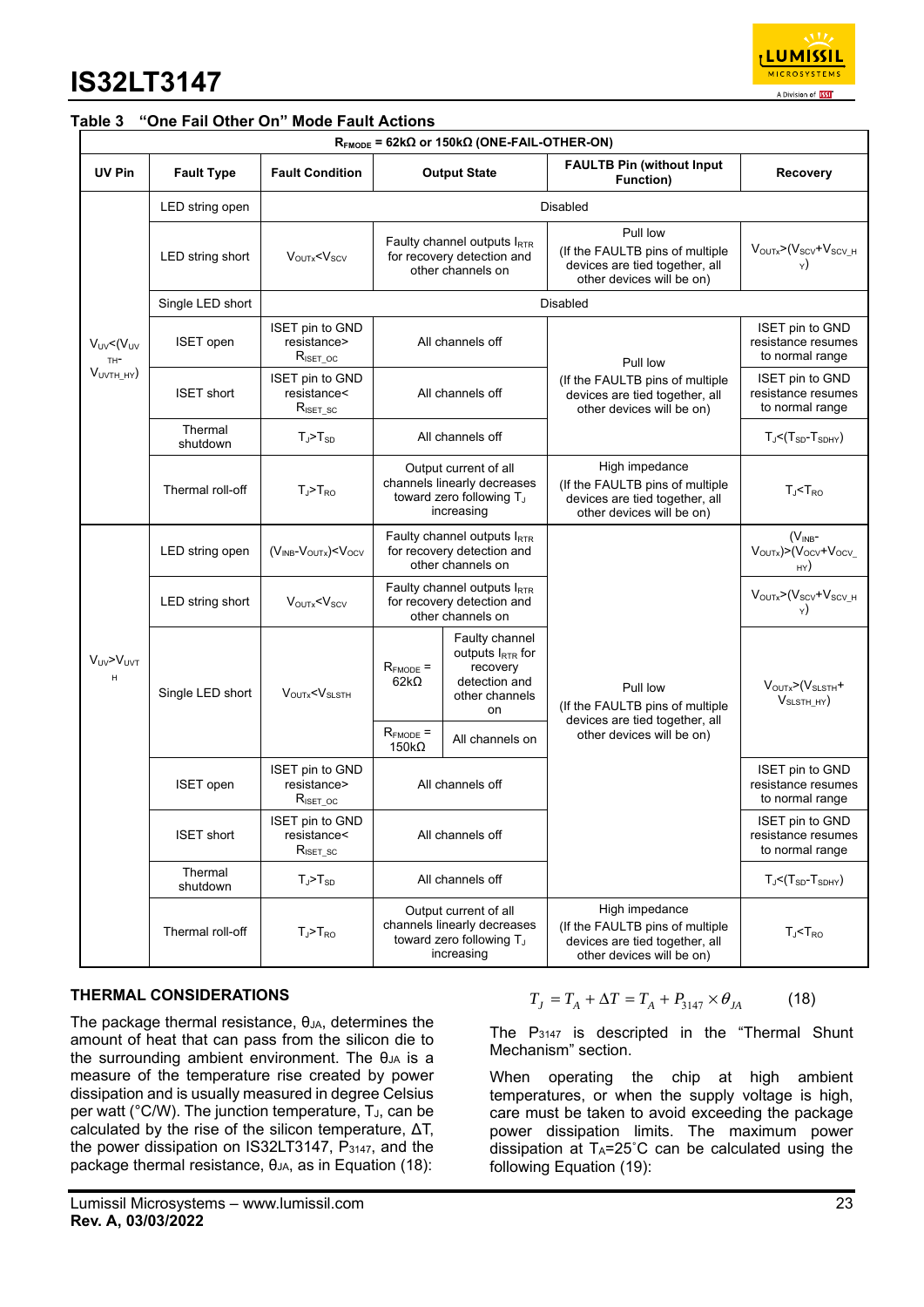

$$
P_{D(MAX)} = \frac{150\degree C - 25\degree C}{\theta_{JA}}\tag{19}
$$

So,

$$
P_{D(MAX)} = \frac{150^{\circ}C - 25^{\circ}C}{31.8^{\circ}C/W} \approx 3.93W
$$

for eTSSOP-20 package.

Figure 46, shows the power derating of the IS32LT3147 on a JEDEC board (in accordance with JESD 51-5 and JESD 51-7) standing in still air.



In the thermal shunt application, the  $R_P$  will share quite a lot power dissipation; therefore its package power rating should be sufficient to prevent heat run away.

When designing the Printed Circuit Board (PCB) layout, double-sided PCB with a large copper area on each side of the board directly under the IS32LT3147 and the thermal shunt resistor. Multiple thermal vias, as shown in Figure 47, will help to conduct heat from the exposed pad of the IS32LT3147 and the thermal shunt resistor to the copper on each side of the board. To avoid the heat buildup, the thermal shunt resistor should be spread out on the PCB board with some distance from IS32LT3147.



**Figure 47** Board Via Layout For Thermal Dissipation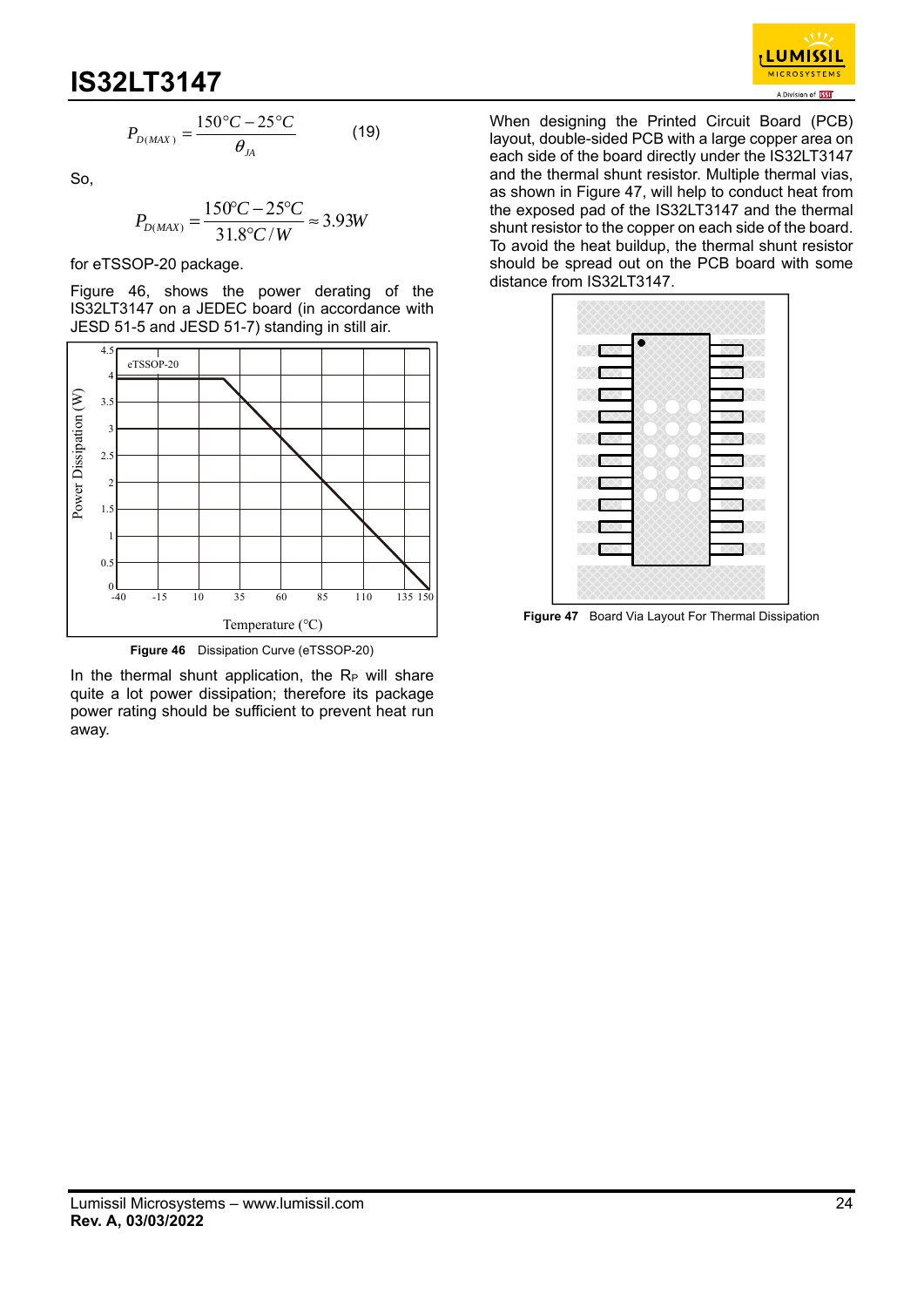

### **CLASSIFICATION REFLOW PROFILES**

| <b>Profile Feature</b>                                                                                        | <b>Pb-Free Assembly</b>                              |
|---------------------------------------------------------------------------------------------------------------|------------------------------------------------------|
| <b>Preheat &amp; Soak</b><br>Temperature min (Tsmin)<br>Temperature max (Tsmax)<br>Time (Tsmin to Tsmax) (ts) | $150^{\circ}$ C<br>$200^{\circ}$ C<br>60-120 seconds |
| Average ramp-up rate (Tsmax to Tp)                                                                            | 3°C/second max.                                      |
| Liquidous temperature (TL)<br>Time at liquidous (tL)                                                          | $217^{\circ}$ C<br>$60-150$ seconds                  |
| Peak package body temperature (Tp)*                                                                           | Max $260^{\circ}$ C                                  |
| Time $(tp)^{**}$ within 5°C of the specified<br>classification temperature (Tc)                               | Max 30 seconds                                       |
| Average ramp-down rate (Tp to Tsmax)                                                                          | 6°C/second max.                                      |
| Time 25°C to peak temperature                                                                                 | 8 minutes max.                                       |



**Figure 48** Classification Profile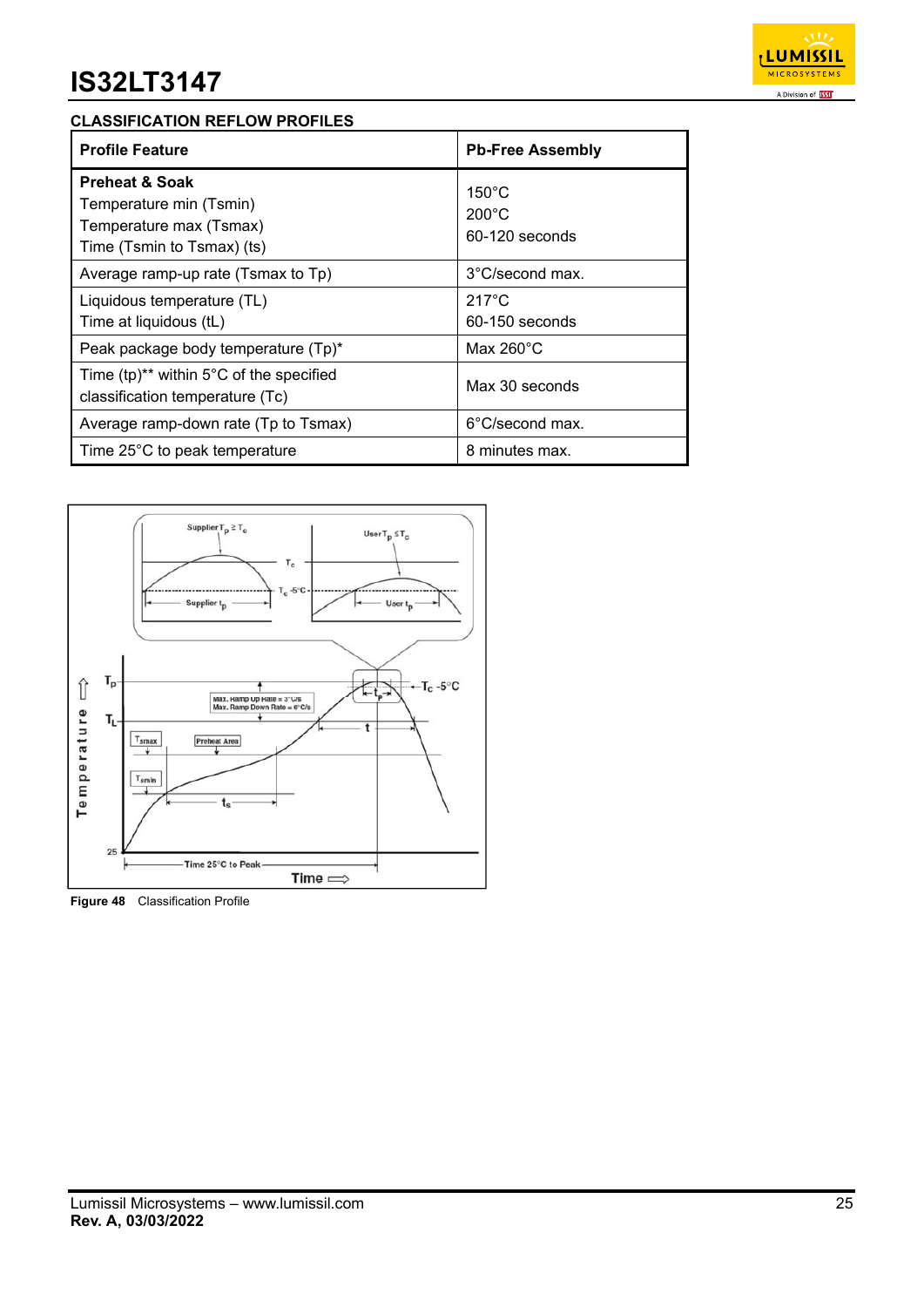

## **PACKAGE INFORMATION**

### **eTSSOP-20**

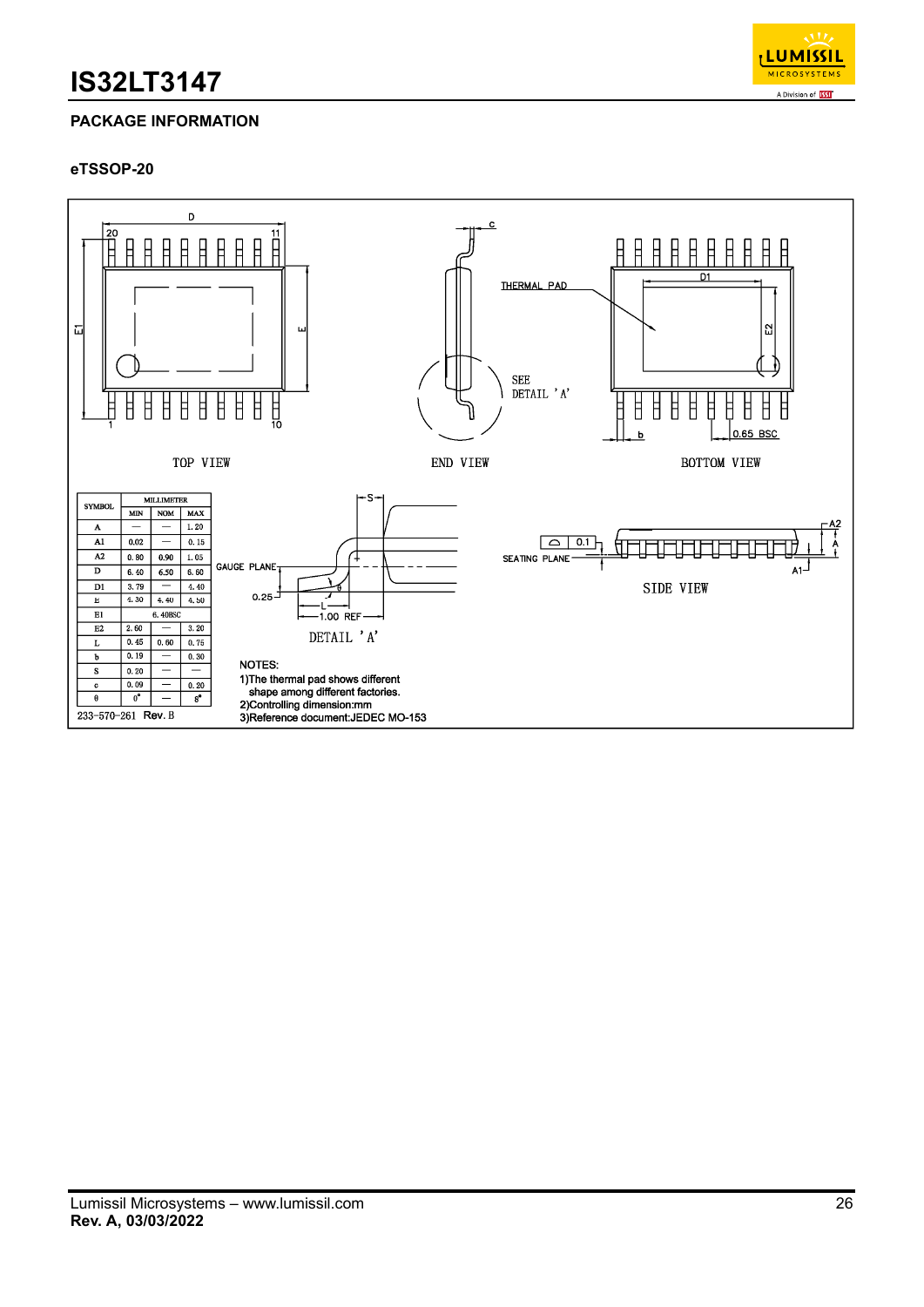

## **RECOMMENDED LAND PATTERN**

### **eTSSOP-20**



#### **Note:**

1. Land pattern complies to IPC-7351.

2. All dimensions in MM.

3. This document (including dimensions, notes & specs) is a recommendation based on typical circuit board manufacturing parameters. Since land pattern design depends on many factors unknown (eg. user's board manufacturing specs), user must determine suitability for use.